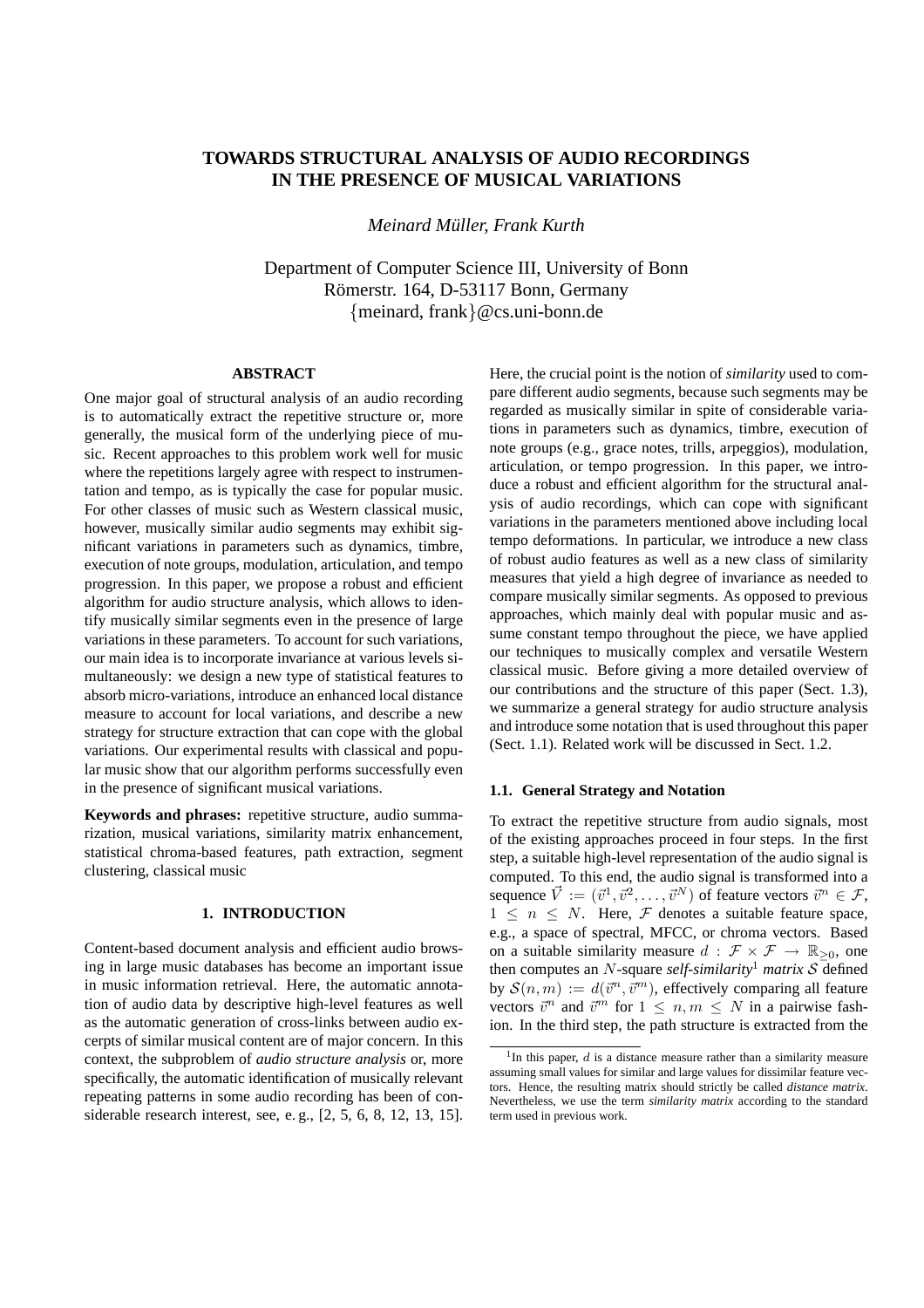



**Fig. 1.** Self-similarity matrix  $S[41, 10]$  of an Ormandy interpretation of Brahms' Hungarian Dance No. 5. Here, dark colors correspond to low values (high similarity) and light colors correspond to high values (low similarity). The musical form  $A_1A_2B_1B_2CA_3B_3B_4D$  is reflected by the path structure. For example, the curved path marked by the horizontal and vertical lines indicates the similarity between the segments corresponding to  $B_1$  and  $B_2$ .

resulting self-similarity matrix. Here, the underlying principle is that similar segments in the audio signal are revealed as paths along diagonals in the corresponding self-similarity matrix, where each such path corresponds to a pair of similar segments. Finally, in the fourth step, the global repetitive structure is derived from the information about pairs of similar segments using suitable clustering techniques.

To illustrate this approach, we consider two examples, which also serve as running examples throughout this paper. The first example, for short referred to as *Brahms example*, consists of an Ormandy interpretation of Brahms' Hungarian Dance No. 5. This piece has the the musical form  $A_1A_2B_1B_2CA_3B_3B_4D$  consisting of three repeating A-parts  $A_1$ ,  $A_2$  and  $A_3$ , four repeating B-parts  $B_1$ ,  $B_2$ ,  $B_3$ and  $B_4$ , as well as a  $C$ - and a  $D$ -part. Generally, we will denote musical parts of a piece of music by capital letters such as X, where all repetitions of X are enumerated as  $X_1, X_2,$ and so on. In the following, we will distinguish between a *piece of music* (in an abstract sense) and a particular *audio recording* (a concrete interpretation) of the piece. Here, the term *part* will be used in the context of the abstract music domain, whereas the term *segment* will be used for the audio domain.

The self-similarity matrix of the Brahms recording (with respect to suitable audio features and a particular similarity

**Fig. 2.** Self-similarity matrix  $S(41, 10)$  of an Chailly interpretation of Shostakovich's Waltz 2, Jazz Suite No. 2, having the musical form  $A_1A_2BC_1C_2A_3A_4D$ . Due to significant variations in the audio recording, the path structure is fragmented and of low quality. See also Fig. 6.

measure) is shown in Fig. 1. Here, the repetitions implied by the musical form are reflected by the path structure of the matrix. For example, the path starting at  $(1, 22)$  and ending at (22, 42) (measured in seconds) indicates that the audio segment represented by the the time interval  $[1:22]$  is similar to the segment [22 : 42]. Manual inspection reveals that the segment  $[1:22]$  corresponds to part  $A_1$ , whereas  $[22:42]$  corresponds to  $A_2$ . Furthermore, the curved path starting at (42,69) and ending at (69,89) indicates that the segment [42 : 69] (corresponding to  $B_1$ ) is similar to [69 : 89] (corresponding to  $B_2$ ). Note that in the Ormandy interpretation, the  $B_2$ -part is played much faster than the  $B_1$ -part. This fact is also revealed by the gradient of the path, which encodes the relative tempo difference between the two segments.

As a second example, for short referred to as *Shostakovich example*, we consider Shostakovich's Waltz 2 from his Jazz Suite No. 2 in a Chailly interpretation. This piece has the musical form  $A_1A_2BC_1C_2A_3A_4D$ , where the theme, represented by the A-part, appears four times. However, there are significant variations in the four A-parts concerning instrumentation, articulation, as well as dynamics. For example, in  $A_1$  the theme is played by a clarinet, in  $A_2$  by strings, in  $A_3$  by a trombone, and in  $A_4$  by the full orchestra. As is illustrated by Fig. 2, these variations result in a fragmented path structure of low quality, making it hard to identify the musically similar segments  $[4:40]$ ,  $[43:78]$ ,  $[145:179]$ , and  $[182:217]$ corresponding to  $A_1$ ,  $A_2$ ,  $A_3$  and  $A_4$ , respectively.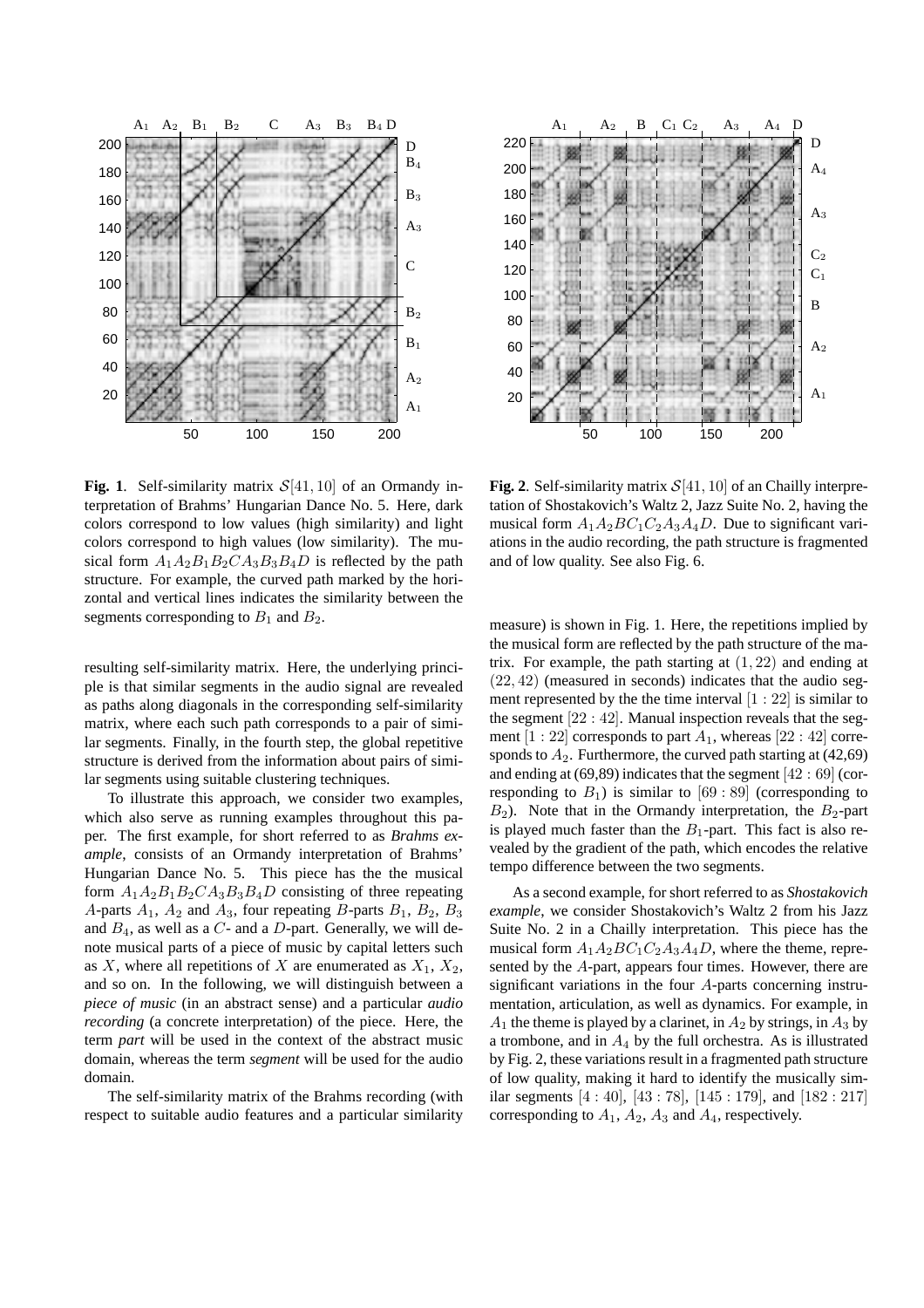### **1.2. Related Work**

Most of the recent approaches to structural audio analysis focus on the detection of repeating patterns in popular music based on the strategy as described in Sect. 1.1. The concept of similarity matrices has been introduced to the music context by Foote in order to visualize the time structure of audio and music [7]. Based on these matrices, Foote and Cooper [5] report on first experiments on automatic audio summarization using mel-frequency cepstral coefficients (MFCCs). To allow for small variations in performance, orchestration and lyrics, Bartsch and Wakefield [1, 2] introduced chroma-based audio features to structural audio analysis. Chroma features, representing the spectral energy of each of the 12 traditional pitch classes of the equal-tempered scale, were also used in subsequent works such as [6, 8]. Goto [8] describes a method that detects the chorus sections in audio recordings of popular music. Important contributions of this work are, among others, the automatic identification of both ends of a chorus section (without prior knowledge of the chorus length) and the introduction of some shifting technique which allows to deal with modulations. Furthermore, Goto introduces a technique to cope with missing or inaccurately extracted candidates of repeating segments. In their work on repeating pattern discovery, Lu et al. [12] suggest a local distance measures that is invariant with respect to harmonic intervals, introducing some robustness to variations in instrumentation. Furthermore, they describe a postprocessing technique to optimize boundaries of the candidate segments. At this point we note that the above mentioned approaches, while exploiting that repeating segments are of the same duration, are based on the constant tempo assumption. Dannenberg and Hu [6] describe several general strategies for path extraction, which indicate how to achieve robustness to small local tempo variations. There are also several approaches to structural analysis based on learning methods such as hidden Markov models (HMMs) used to cluster similar segments into groups, see, e.g., [11, 15] and the references therein. In the context of *music summarization*, where the aim is to generate a list of the most representative musical segments without considering musical structure, Xu et al. [18] use support vector machines (SVMs) for classifying audio recordings into segments of pure and vocal music.

Maddage et al. [13] exploit some heuristics on the typical structure of popular music for both determining candidate segments and deriving the musical structure of a particular recording based on those segments. Their approach to structure analysis relies on the assumption that the analyzed recording follows a typical *verse-chorus pattern repetition*. As opposed to the general strategy introduced in Section 1.1, their approach only requires to implicitly calculate parts of a self-similarity matrix by considering only the candidate segments.

In summary, there have been several recent approaches to audio structure analysis that work well for music where the repetitions largely agree with respect to instrumentation, articulation, and tempo progression—as is often the case for popular music. In particular, most of the proposed strategies assume constant tempo throughout the piece (i. e. the path candidates have gradient  $(1, 1)$  in the self-similarity matrix), which is then exploited in the path extraction and clustering procedure. For example, this assumption is used by Goto [8] in his strategy for segment recovery, by Lu et al. [12] in their boundary refinement, and by Chai et al. [3, 4], in the step of segment merging. The reported experimental results refer almost entirely to popular music. For this genre, the proposed structure analysis algorithms report on good results even in presence of variations with respect to instrumentation and lyrics.

For music, however, where musically similar segments exhibit significant variations in instrumentation, execution of note groups, and local tempo, there are yet no effective and efficient solutions to audio structure analysis. Here, the main difficulties arise from the fact that due to spectral and temporal variations the quality of the resulting path structure of the self-similarity matrix significantly suffers from missing and fragmented paths, see Fig. 2. Furthermore, the presence of significant local tempo variations—as they frequently occur in Western classical music— can not be dealt with by the suggested strategies. As another problem, the high time and space complexity of  $O(N^2)$  to compute and store the similarity matrices makes the usage of self-similarity matrices infeasible for large  $N$ . It is the objective of this paper to introduce several fundamental techniques, which allow to efficiently perform structural audio analysis even in presence of significant musical variations, see Sect. 1.3.

Finally, we mention that first audio interfaces have been developed facilitating intuitive audio browsing based on the extracted audio structure. The SmartMusicKIOSK system [9] integrates functionalities for jumping to the chorus section and other key parts of a popular song as well as for visualizing song structure. The system constitutes the first interface that allows the user to easily skip sections of low interest even within a song. The SyncPlayer system [10] allows a multimodal presentation of audio and associated music-related data. Here, a recently developed audio structure plug-in not only allows for an efficient audio browsing but also for a direct comparison of musically related segments, which constitutes a valuable tool in music research.

Further suitable references to related work will be given in the respective sections.

### **1.3. Contributions**

In this paper, we introduce several new techniques, to afford an automatic and efficient structural analysis even in the presence of large musical variations. For the first time, we report on our experiments on Western classical music including complex orchestral pieces. Our proposed structure anal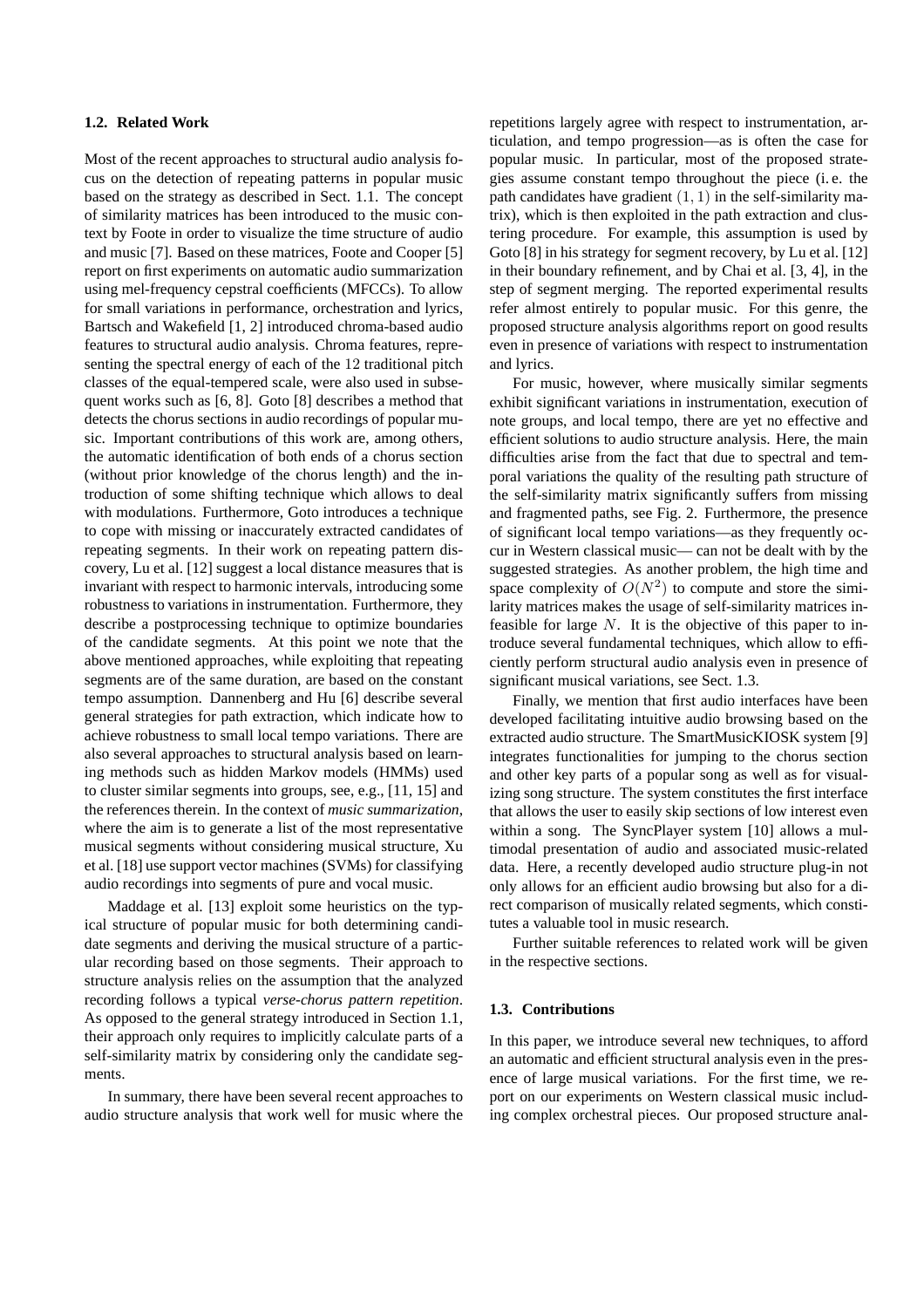ysis algorithm follows the four-stage strategy as described in Sect. 1.1. Here, one essential idea is that we account for musical variations by incorporating invariance and robustness at all four stages simultaneously. The following overview summarizes the main contributions and describes the structure of this paper.

- 1. **Audio Features:** We introduce a new class of robust and scalable audio features considering shorttime statistics over chroma-based energy distributions (Sect. 2). Such features not only allow to absorb variations in parameters such as dynamics, timbre, articulation, execution of note groups, and temporal microdeviations, but can also be efficiently processed in the subsequent steps due to their low resolution. The proposed features strongly correlate to the short-time harmonic content of the underlying audio signal.
- 2. **Similarity Measure:** As a second contribution, we significantly enhance the path structure of a self-similarity matrix by incorporating contextual information at various tempo levels into the local similarity measure (Sect. 3). This accounts for local temporal variations and significantly smooths the path structures.
- 3. **Path Extraction:** Based on the enhanced matrix, we suggest a robust and efficient path extraction procedure using a greedy strategy (Sect. 4). This step takes care of relative differences in the tempo progression between musically similar segments.
- 4. **Global Structure:** Each path encodes a pair of musically similar segments. To determine the global repetitive structure, we describe a one-step transitivity clustering procedure, which balances out the inconsistencies introduced by inaccurate and incorrect path extractions (Sect. 5).

We evaluated our structure extraction algorithm on a wide range of Western classical music including complex orchestral and vocal works (Sect. 6). The experimental results show that our method successfully identifies the repetitive structure—often corresponding to the musical form of the underlying piece—even in the presence of significant variations as indicated by the Brahms and Shostakovich examples. Our MATLAB implementation performs the structure analysis task within a couple of minutes even for long and versatile audio recordings such as Ravel's Bolero, which has a duration of more than 15 minutes and possesses a rich path structure. Further results and an audio demonstration can be found at http://www-mmdb.iai.uni-bonn.de/ projects/audiostructure.

## **2. ROBUST AUDIO FEATURES**

In this section, we consider the design of audio features, where one has to deal with two mutually conflicting goals:

robustness to admissible variations on the one hand and accuracy with respect to the relevant characteristics on the other hand. Furthermore, the features should support an efficient algorithmic solution of the problem they are designed for. In our structure analysis scenario, we consider audio segments as similar if they represent the same musical content regardless of the specific articulation and instrumentation. In other words, the structure extraction procedure has to be robust to variations in timbre, dynamics, articulation, local tempo changes, and global tempo up to the point of variations in note groups such as trills or grace notes.

In this section, we introduce a new class of audio features, which possess a high degree of robustness to variations of the above mentioned parameters and strongly correlate to the harmonics information contained in the audio signals. In the feature extraction, we proceed in two stages as indicated by Fig. 3. In the first stage, we use a small analysis window to investigate how the signal's energy locally distributes among the 12 chroma classes (Sect. 2.1). Using chroma distributions not only takes into account the close octave relationship in both melody and harmony as prominent in Western music, see [2], but also introduces a high degree of robustness to variations in dynamics, timbre, and articulation. In the second stage, we use a much larger statistics window to compute thresholded short-time statistics over these chroma energy distributions in order to introduce robustness to local time deviations and additional notes (Sect. 2.2). (As a general strategy, statistics such as pitch histograms for audio signals have been proven to be a useful tool in music genre classification, see, e.g., [17].) In the following, we identify the musical notes A0 to C8 (the range of a standard piano) with the MIDI pitches  $p = 21$  to  $p = 108$ . For example, we speak of the note A4 (frequency 440 Hz) and simply write  $p = 69$ .

#### **2.1. First stage: local chroma energy distribution**

First, we decompose the audio signal into 88 frequency bands with center frequencies corresponding to the MIDI pitches  $p = 21$  to  $p = 108$ . To properly separate adjacent pitches, we need filters with narrow passbands, high rejection in the stopbands, and sharp cutoffs. In order to design a set of filters satisfying these stringent requirements for all MIDI notes in question, we work with three different sampling rates: 22050 Hz for high frequencies ( $p = 96, \ldots, 108$ ), 4410 Hz for medium frequencies ( $p = 60, \ldots, 95$ ), and 882 Hz for low frequencies ( $p = 21, \ldots, 59$ ). To this end, the original audio signal is downsampled to the required sampling rates after applying suitable anti-aliasing filters. Working with different sampling rates also takes into account that the time resolution naturally decreases in the analysis of lower frequencies. Each of the 88 filters is realized as an eighth-order elliptic filter with 1 dB passband ripple and 50 dB rejection in the stopband. To separate the notes, we use a  $Q$  factor (ratio of center frequency to bandwidth) of  $Q = 25$  and a transition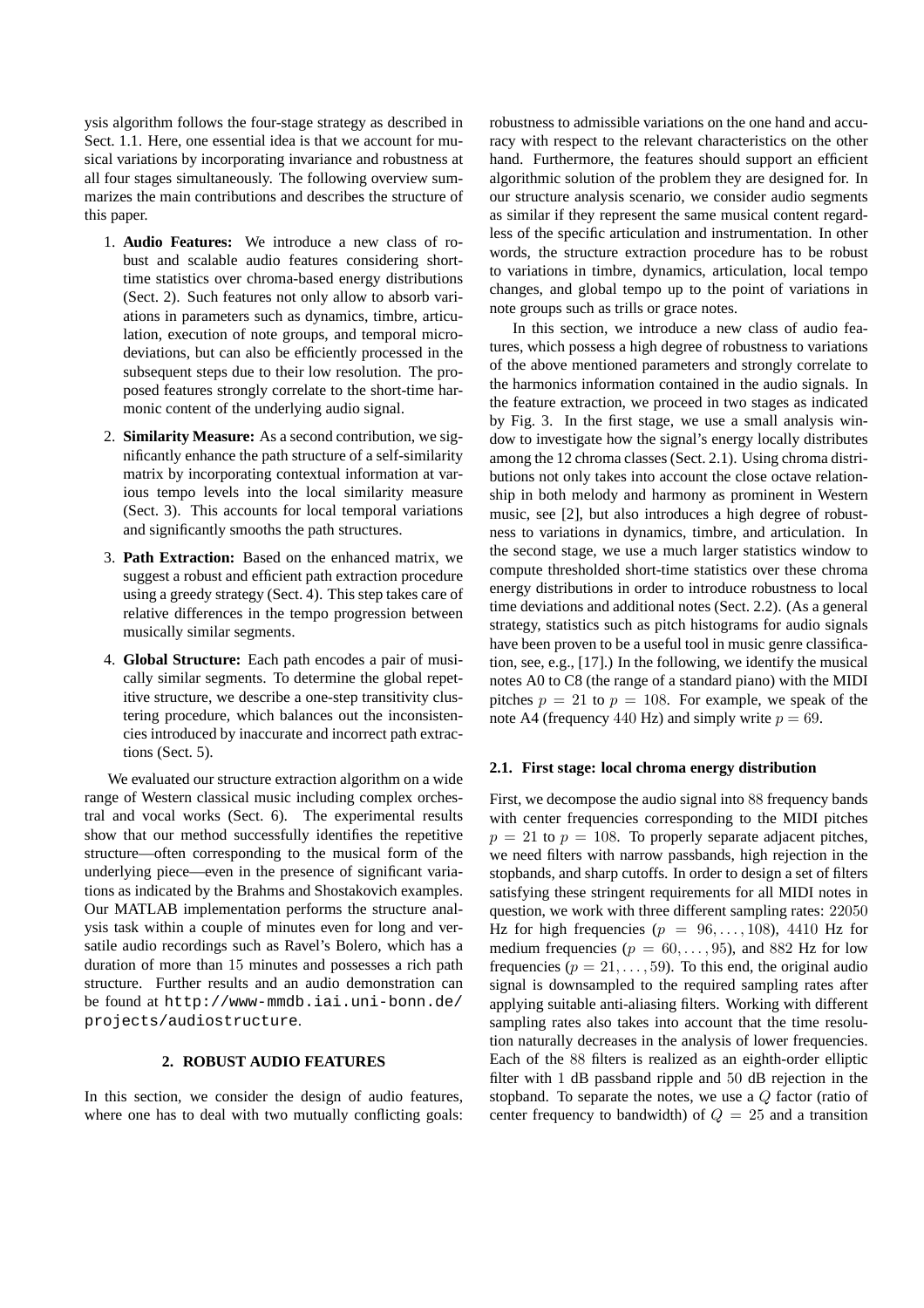

**Fig. 3**. Two-stage CENS feature design (wl = window length, ov = overlap, sr = sampling rate, ds = downsampling factor).



**Fig. 4**. Magnitude responses in dB for the elliptic filters corresponding to the MIDI notes 60, 70, 80, and 88 to 92 with respect to the sampling rate of 4410 Hz.

band having half the width of the passband. Figure 4 shows the magnitude response of some of these filters.

Elliptic filters have excellent cutoff properties as well as low filter orders. However, these properties are at the expense of large phase distortions and group delays. Since in our offline scenario the entire audio signals are known prior to the filtering step, one can apply the following trick: after filtering in the forward direction, the filtered signal is reversed and run back through the filter. The resulting output signal has precisely zero phase distortion and a magnitude modified by the square of the filter's magnitude response. Further details may be found in standard text books on digital signal processing such as [16].

As a next step, we compute the short-time mean-square power (STMSP) for each of the 88 subbands by convolving the squared subband signals by a 200 ms rectangular window with an overlap of half the window size. Note that the actual window size depends on the respective sampling rate of 22050, 4410, and 882 Hz, which is compensated in the energy computation by introducing an additional factor of 1, 5, and 25, respectively. Then, we compute STMSPs of all chroma classes  $C, C^{\#}, \ldots, B$  by adding up the corresponding STMSPs of all pitches belonging to the respective class. For example, to compute the STMSP of the chroma C, we add up the STMSPs of the pitches C1, C2,  $\dots$ , C8 (MIDI) pitches  $24, 36, \ldots, 108$ . This yields for every 100 ms a real 12-dimensional vector  $\vec{v} = (v_1, v_2 \dots, v_{12}) \in \mathbb{R}^{12}$ , where  $v_1$ corresponds to chroma C,  $v_2$  to chroma  $\mathrm{C}^{\#},$  and so on. Finally, we compute the energy distribution relative to the 12 chroma classes by replacing  $\vec{v}$  by  $\vec{v}/(\sum_{i=1}^{12} v_i)$ .

In summary, in the first stage the audio signal is converted into a sequence  $(\vec{v}^1, \vec{v}^2, \dots, \vec{v}^N)$  of 12-dimensional chroma distribution vectors  $\vec{v}^n \in [0, 1]^{12}$  for  $1 \leq n \leq N$ . For

the Brahms example given in the introduction, the resulting sequence is shown in Fig. 5 (light curve). Furthermore, to avoid random energy distributions occurring during passages of very low energy, (e.g., passages of silence before the actual start of the recording or during long pauses), we assign an equally distributed chroma energy to such passages. We also tested the short time Fourier transform (STFT) to compute the chroma features by pooling the spectral coefficients as suggested in [2]. Even though obtaining similar features, our filter bank approach, while having a comparable computational cost, allows a better control over the frequency bands. This particularly holds for the low frequencies, which is due to the more adequate resolution in time and frequency.

#### **2.2. Second stage: normalized short-time statistics**

In view of possible variations in local tempo, articulation, and note execution, the local chroma energy distribution features are still too sensitive. Furthermore, as it will turn out in Sect. 3, a flexible and computationally inexpensive procedure is needed to adjust the feature resolution. Therefore, we further process the chroma features by introducing a second, much larger statistics window and consider *short-time statistics* concerning the chroma energy distribution over this window. More specifically, let  $Q : [0, 1] \rightarrow \{0, 1, 2, 3, 4\}$  be a quantization function defined by

$$
Q(a) := \begin{cases} 0 & \text{for} & 0 \le a < 0.05, \\ 1 & \text{for} & 0.05 \le a < 0.1, \\ 2 & \text{for} & 0.1 \le a < 0.2, \\ 3 & \text{for} & 0.2 \le a < 0.4, \\ 4 & \text{for} & 0.4 \le a \le 1. \end{cases} \tag{1}
$$

Then, we quantize each chroma energy distribution vector  $\vec{v}^n = (v_1^n, \dots, v_{12}^n) \in [0, 1]^{12}$  by applying Q to each component of  $\vec{v}^n$ , yielding  $Q(\vec{v}^n) := (Q(v_1^n), \dots, Q(v_{12}^n))$ . Intuitively, this quantization assigns a value of 4 to a chroma component  $v_i^n$  if the corresponding chroma class contains more than 40 percent of the signal's total energy and so on. The thresholds are chosen in a logarithmic fashion. Furthermore, chroma components below a 5 percent threshold are excluded from further considerations. For example, the vector  $\vec{v}^n = (0.02, 0.5, 0.3, 0.07, 0.11, 0, \ldots, 0)$  is transformed into the vector  $Q(\vec{v}^n) := (0, 4, 3, 1, 2, 0, \dots, 0).$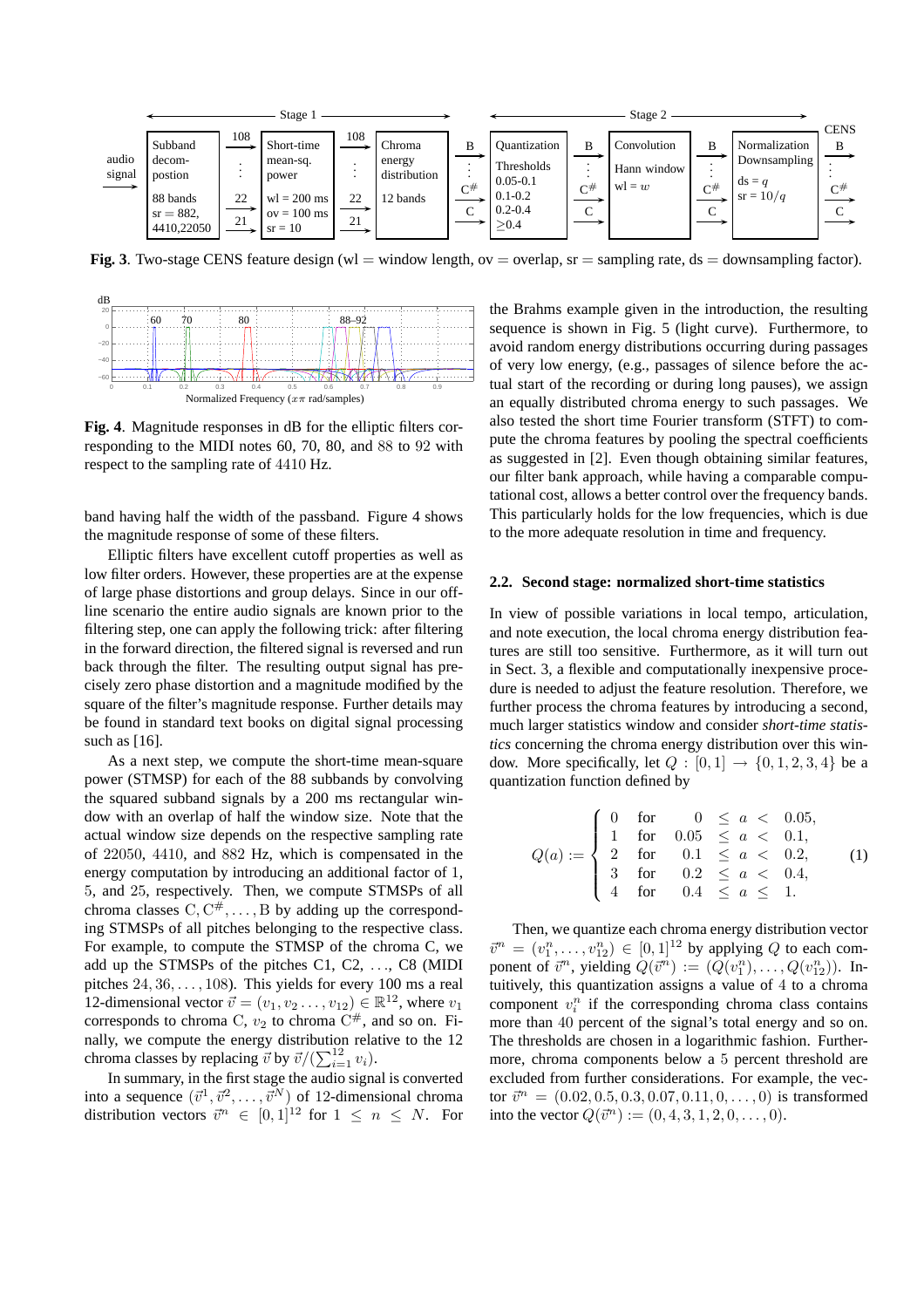

**Fig. 5**. Local chroma energy distributions (light curves, 10 feature vectors per second) and CENS feature sequence (dark bars, 1 feature vector per second) of the segment  $[42:69]$  (left, corresponding to  $B_1$ ) and segment  $[69:89]$  (right, corresponding to  $B_2$ ) of the Brahms example shown in Fig. 1. Note that even though the relative tempo progression in the parts  $B_1$  and  $B_2$  is different, the harmonic progression at the low resolution level of the CENS features is very similar.

In a subsequent step, we convolve the sequence  $(Q(\vec{v}^1), \ldots, Q(\vec{v}^N))$  component-wise with a Hann window of length  $w \in \mathbb{N}$ . This again results in a sequence of 12dimensional vectors with non-negative entries, representing a kind of weighted statistics of the energy distribution over a window of  $w$  consecutive vectors. In a last step, this sequence is downsampled by a factor of  $q$ . The resulting vectors are normalized with respect to the Euclidean norm. For example, if  $w = 41$  and  $q = 10$ , one obtains one feature vector per second, each corresponding to roughly 4100 ms of audio. For short, the resulting features are referred to as  $CENS[w, q]$ (**C**hroma **E**nergy distribution **N**ormalized **S**tatistics). These features are elements of the following set of vectors:

$$
\mathcal{F} := \left\{ \vec{v} = (v_1, \dots, v_{12})^\top \in [0, 1]^{12} \mid \sum_{i=1}^{12} v_i^2 = 1 \right\}. \tag{2}
$$

Fig. 5 shows the resulting sequence of CENS feature vectors for our Brahms example. Similar features have been applied in the audio matching scenario, see [14].

By modifying the parameters  $w$  and  $q$ , we may adjust the feature granularity and sampling rate without repeating the cost-intensive computations in Sect. 2.1. Furthermore, changing the thresholds and values of the quantization function Q allows to enhance or mask out certain aspects of the audio signal, e.g., making the CENS features insensitive to noise components that may arise during note attacks. Finally, using statistics over relatively large windows not only smooths out micro-temporal deviations, as may occur for articulatory reasons, but also compensates for different realizations of note groups such as trills or arpeggios.

In conclusion, we mention some potential problems concerning the proposed CENS features. The usage of a filter

bank with fixed frequency bands is based on the assumption of well-tuned instruments. Slight deviations of up to 30–40 cents from the center frequencies can be compensated by the filters, which have relatively wide pass bands of constant amplitude response. Global deviations in tuning can be compensated by employing a suitably adjusted filter bank. However, phenomena such as strong string vibratos or pitch oscillation as is typical for, e.g., kettledrums lead to significant and problematic pitch smearing effects. Here, the detection and smoothing of such fluctuations, which is certainly not an easy task, may be necessary prior to the filtering step. However, as we will see in Sect. 6, the CENS features generally still lead to good analysis results even in the presence of the artifacts mentioned above.

#### **3. SIMILARITY MEASURE**

In this section, we introduce a strategy for enhancing the path structure of a self-similarity matrix by designing a suitable local similarity measure. To this end, we proceed in three steps. As a starting point, let  $d : \mathcal{F} \times \mathcal{F} \rightarrow [0, 1]$  be the similarity measure on the space  $\mathcal{F} \subset \mathbb{R}^{12}$  of CENS feature vectors (see (2)) defined by

$$
d(\vec{v}, \vec{w}) := 1 - \langle \vec{v}, \vec{w} \rangle \tag{3}
$$

for CENS[w, q]-vectors  $\vec{v}, \vec{w} \in \mathcal{F}$ . Since  $\vec{v}$  and  $\vec{w}$  are normalized, the inner product  $\langle \vec{v}, \vec{w} \rangle$  coincides with the cosine of the angle between  $\vec{v}$  and  $\vec{w}$ . For short, the resulting self-similarity matrix will also be denoted by  $\mathcal{S}[w, q]$  or simply by  $\mathcal S$  if w and q are clear from the context.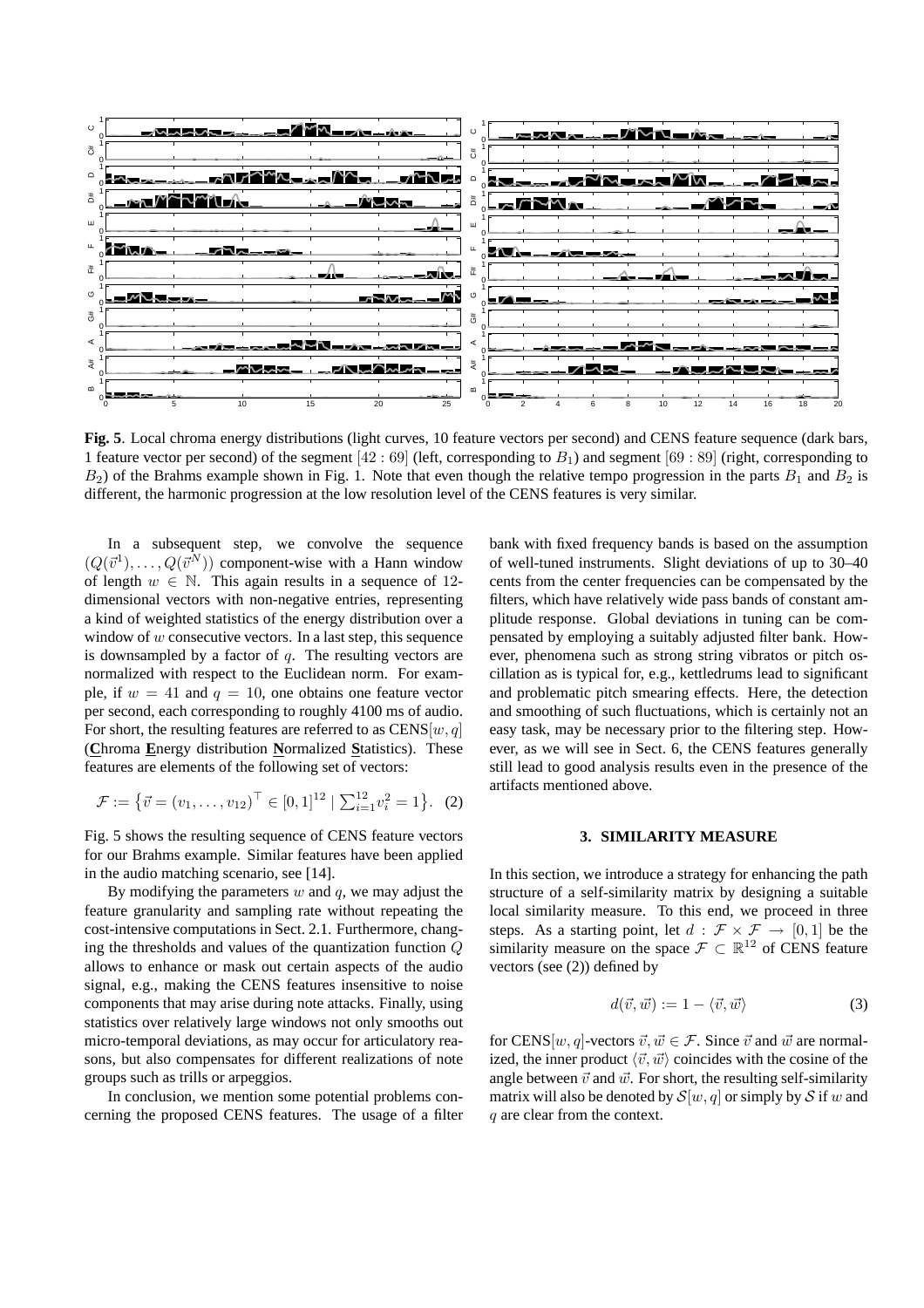

**Fig. 6**. Enhancement of the similarity matrix of the Shostakovich example, see Fig. 2. (a),(b):  $S[41, 10]$  and enlargement. (c),(d):  $S_{10}[41, 10]$  and enlargement. (e),(f):  $\mathcal{S}_{10}^{\min}[41, 10]$  and enlargement.

To further enhance the path structure of  $\mathcal{S}[w, q]$ , we incorporate contextual information into the local similarity measure. A similar approach has been suggested in [2] or [12], where the self-similarity matrix is filtered along diagonals assuming constant tempo. We will show later in this section how to remove this assumption by, intuitively speaking, filtering along various directions simultaneously, where each of the directions corresponds to a different local tempo. In [15], matrix enhancement is achieved by using HMM-based "dynamic" features, which model the temporal evolution of the spectral shape over a fixed time duration. For the moment, we also assume constant tempo and then, in a second step, describe how to get rid of this assumption. Let  $L \in \mathbb{N}$  be a length parameter. We define the *contextual similarity measure*  $d_L$  by

$$
d_L(n,m) := \frac{1}{L} \sum_{\ell=0}^{L-1} d(\vec{v}^{n+\ell}, \vec{v}^{m+\ell}),
$$
 (4)

where  $1 \leq n, m \leq N - L + 1$ . By suitably extending the CENS sequence  $(\vec{v}^1, \dots, \vec{v}^N)$ , e.g., via zero-padding, one

|  |  |  | w 29 33 37 41 45 49 53 57                     |  |
|--|--|--|-----------------------------------------------|--|
|  |  |  | q 7 8 9 10 11 12 13 14                        |  |
|  |  |  | tc 1.43 1.25 1.1 <b>1.0</b> 0.9 0.83 0.77 0.7 |  |

**Table 1**. Tempo changes (tc) simulated by changing the statistics window size  $w$  and the downsampling factor  $q$ .

may extend the definition to  $1 \leq n, m \leq N$ . Then, the *contextual similarity matrix*  $S_L$  is defined by  $S_L(n,m)$  :=  $d_L(n,m)$ . In this matrix, a value  $d_L(n,m) \in [0,1]$  close to zero implies that the entire L-sequence  $(\vec{v}^n, \dots, \vec{v}^{n+L-1})$  is similar to the L-sequence  $(\vec{v}^m, \dots, \vec{v}^{m+L-1})$ , resulting in an enhancement of the diagonal path structure in the similarity matrix. This is also illustrated by our Shostakovich example, showing  $S[41, 10]$  in Fig. 6 (a) and  $S_{10}[41, 10]$  in Fig. 6 (c). Here, the diagonal path structure of  $S_{10}[41, 10]$ —as opposed to the one of  $S[41, 10]$ —is much clearer, which not only facilitates the extraction of structural information but also allows to further decrease the feature sampling rate. Note that the contextual similarity matrix  $S_L$  can be efficiently computed from  $S$  by applying an averaging filter along the diagonals. More precisely,  $S_L(n,m) = \frac{1}{L} \sum_{\ell=0}^{L-1} S(n+\ell, m+\ell)$  (with a suitable zero-padding of  $S$ ).

So far, we have enhanced similarity matrices by regarding the context of  $L$  consecutive features vectors. This procedure is problematic when similar segments do not have the same tempo. Such a situation frequently occurs in classical music—even within the same interpretation—as is shown by our Brahms example, see Fig. 1. To account for such variations we, intuitively speaking, create several versions of one of the audio data streams, each corresponding to a different global tempo, which are then incorporated into one single similarity measure. More precisely, let  $\vec{V}[w, q]$  denote the CENS[w, q] sequence of length  $N[w, q]$  obtained from the audio data stream in question. For the sake of concreteness, we choose  $w = 41$  and  $q = 10$  as reference parameters, resulting in a feature sampling rate of 1 Hz. We now simulate a tempo change of the data stream by modifying the values of  $w$  and  $q$ . For example, using a window size of  $w = 53$  (instead of 41) and a downsampling factor of  $q = 13$  (instead of 10) simulates a tempo change of the original data stream by a factor of  $10/13 \approx 0.77$ . In our experiments, we used 8 different tempi as indicated by Table 1, covering tempo variations of roughly −30 to +40 percent. We then define a new similarity measure  $d^{\min}_L$  by

$$
d_L^{\min}(n,m) := \min_{[w,q]} \frac{1}{L} \sum_{\ell=0}^{L-1} d\left(\vec{v}[41,10]^{n+\ell}, \vec{v}[w,q]^{\tilde{m}+\ell}\right),\tag{5}
$$

where the minimum is taken over the pairs  $[w, q]$  listed in Table 1 and  $\tilde{m} = [m \cdot 10/q]$ . In other words, at position  $(n, m)$ , the L-subsequence of  $\vec{V}[41, 10]$  starting at absolute time  $n$  (note that the feature sampling rate is  $1$  Hz) is compared with the L-subsequence of  $\vec{V}[w, q]$  (simulating a tempo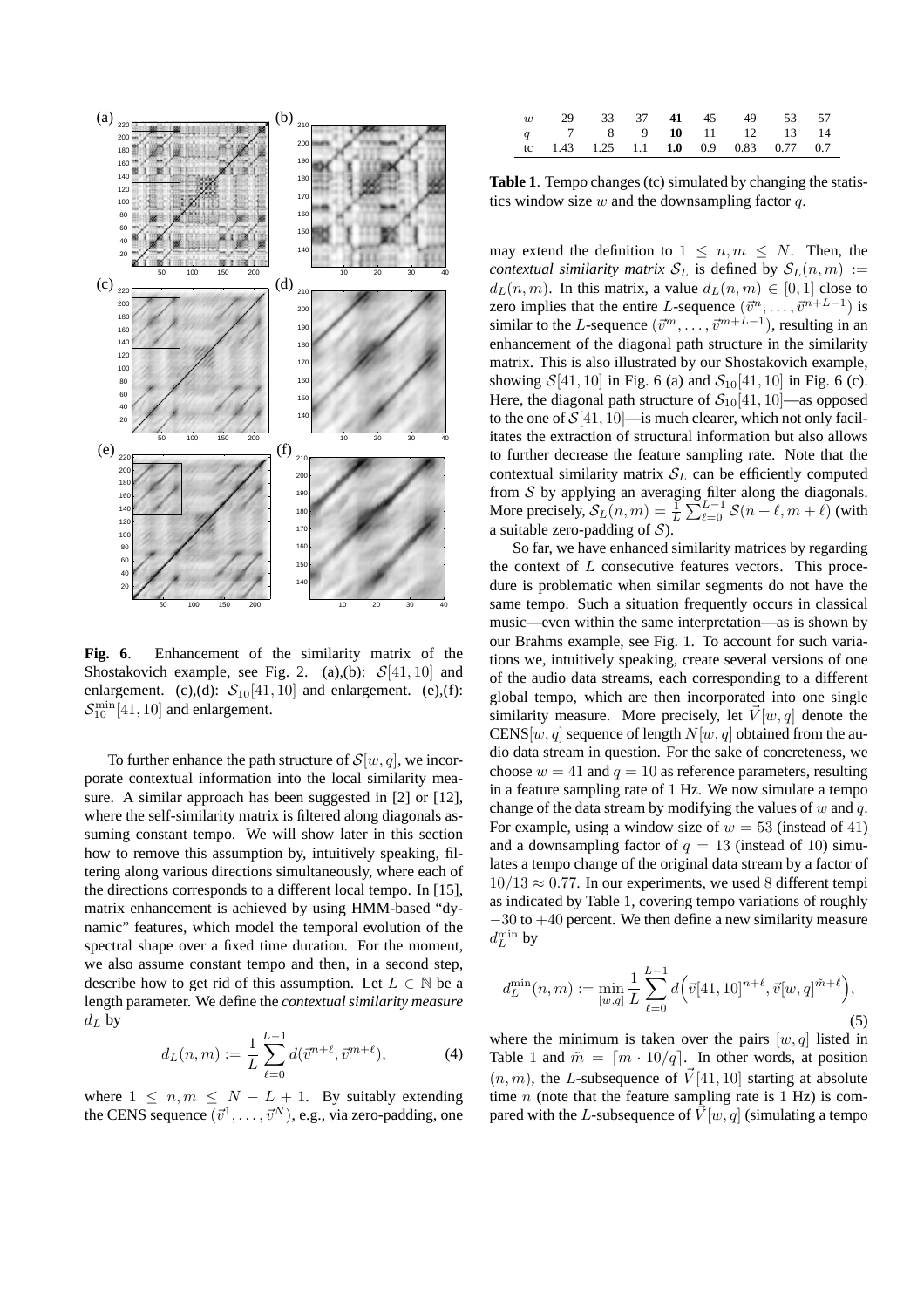

**Fig. 7**. Enhancement of the similarity matrix of the Brahms example, see Fig. 1. (a),(b):  $S[41, 10]$  and enlargement. (c),(d):  $S_{10}[41, 10]$  and enlargement. (e),(f):  $S_{10}^{\min}[41, 10]$  and enlargement.

change of  $10/q$ ) starting at absolute time m (corresponding to feature position  $\tilde{m} = [m \cdot 10/q]$ . From this we obtain the modified contextual similarity matrix  $S_L^{\text{min}}$  defined by  $\mathcal{S}_L^{\min}(n,m) := d_L^{\min}(n,m)$ . Fig. 7 shows that incorporating local tempo variations into contextual similarity matrices significantly improves the quality of the path structure, in particular for the case that similar audio segments exhibit different local relative tempi.

### **4. PATH EXTRACTION**

In the last two sections, we have introduced a combination of techniques—robust CENS features and usage of contextual information—resulting in smooth and structurally enhanced self-similarity matrices. We now describe a flexible and efficient strategy to extract the paths of a given self-similarity matrix  $S = S_L^{\min}[w, q]$ .

Mathematically, we define a path to be a sequence  $P =$  $(p_1, p_2, \ldots, p_K)$  of pairs of indices  $p_k = (n_k, m_k) \in [1:$   $[N]^2$ ,  $1 \leq k \leq K$ , satisfying the path constraints

$$
p_{k+1} = p_k + \delta \text{ for some } \delta \in \Delta,
$$
 (6)

where  $\Delta := \{(1, 1), (1, 2), (2, 1)\}\$ and  $1 \leq k \leq K - 1$ . The pairs  $p_k$  will also be called the *links* of  $P$ . Then the *cost* of link  $p_k = (n_k, m_k)$  is defined as  $\mathcal{S}(n_k, m_k)$ . Now, it is the objective to extract long paths consisting of links having low costs. Our path extraction algorithm consists of three steps. In Step (1), we start with a link of minimal cost, referred to as *initial link*, and construct a path in a greedy fashion by iteratively adding links of low cost, referred to as *admissible links*. In Step (2), all links in a neighborhood of the constructed path are excluded from further considerations by suitably modifying  $S$ . Then, Step  $(1)$  and Step  $(2)$  are repeated until there are no links of low cost left. Finally, the extracted paths are postprocessed in Step (3). The details are as follows:

- (0) **Initialization:** Set  $S = S_L^{\min}[w, q]$  and let  $C_{\text{in}}$ ,  $C_{\text{ad}} \in$  $\mathbb{R}_{>0}$  be two suitable thresholds for the maximal cost of the initial links and the admissible links, respectively. (In our experiments, we typically chose  $0.08 \le C_{\text{in}} \le$ 0.15 and  $0.12 \leq C_{\text{ad}} \leq 0.2$ .) We modify S by setting  $S(n, m) = C_{\text{ad}}$  for  $n \leq m$ , i.e., the links below the diagonal will be excluded in the following steps. Similarly, we exclude the neighborhood of the diagonal path  $P = ((1, 1), (2, 2), \ldots, (N, N))$  by modifying S using the path removal strategy as described in Step (2).
- (1) **Path construction:** Let  $p_0 = (n_0, m_0) \in [1 : N]^2$  be the indices minimizing  $S(n, m)$ . If  $S(n_0, m_0) \geq C_{\text{in}}$ , the algorithm terminates. Otherwise, we construct a new path  $P$  by extending  $p_0$  iteratively, where all possible extensions are described by Fig. 8 (a). Suppose we have already constructed  $P = (p_a, \ldots, p_0, \ldots, p_b)$  for  $a \leq 0$  and  $b \geq 0$ . Then, if  $\min_{\delta \in \Delta} (\mathcal{S}(p_b + \delta)) < C_{ad}$ , we extend  $P$  by setting

$$
p_{b+1} := p_b + \operatorname{argmin}_{\delta \in \Delta} (\mathcal{S}(p_b + \delta)), \qquad (7)
$$

and, if  $\min_{\delta \in \Delta} (\mathcal{S}(p_a - \delta)) < C_{\text{ad}}$ , extend P by setting

$$
p_{a-1} := p_a - \operatorname{argmin}_{\delta \in \Delta} (\mathcal{S}(p_a - \delta)).
$$
 (8)

Fig. 8 (b) illustrates such a path. If there are no further extensions with admissible links, we proceed with Step (2). Shifting the indices by  $a + 1$ , we may assume that the resulting path is of the form  $P = (p_1, \ldots, p_K)$ with  $K = a + b + 1$ .

(2) **Path removal:** For a fixed link  $p_k = (n_k, m_k)$  of P we consider the maximal number  $m_k \leq m^* \leq N$ with the property that  $S(n_k, m_k) \leq S(n_k, m_k + 1) \leq$  $\ldots \leq S(n_k, m^*)$ . In other words, the sequence  $(n_k, m_k), (n_k, m_k + 1), \ldots, (n_k, m^*)$  defines a *ray* starting at position  $(n_k, m_k)$  and running horizontally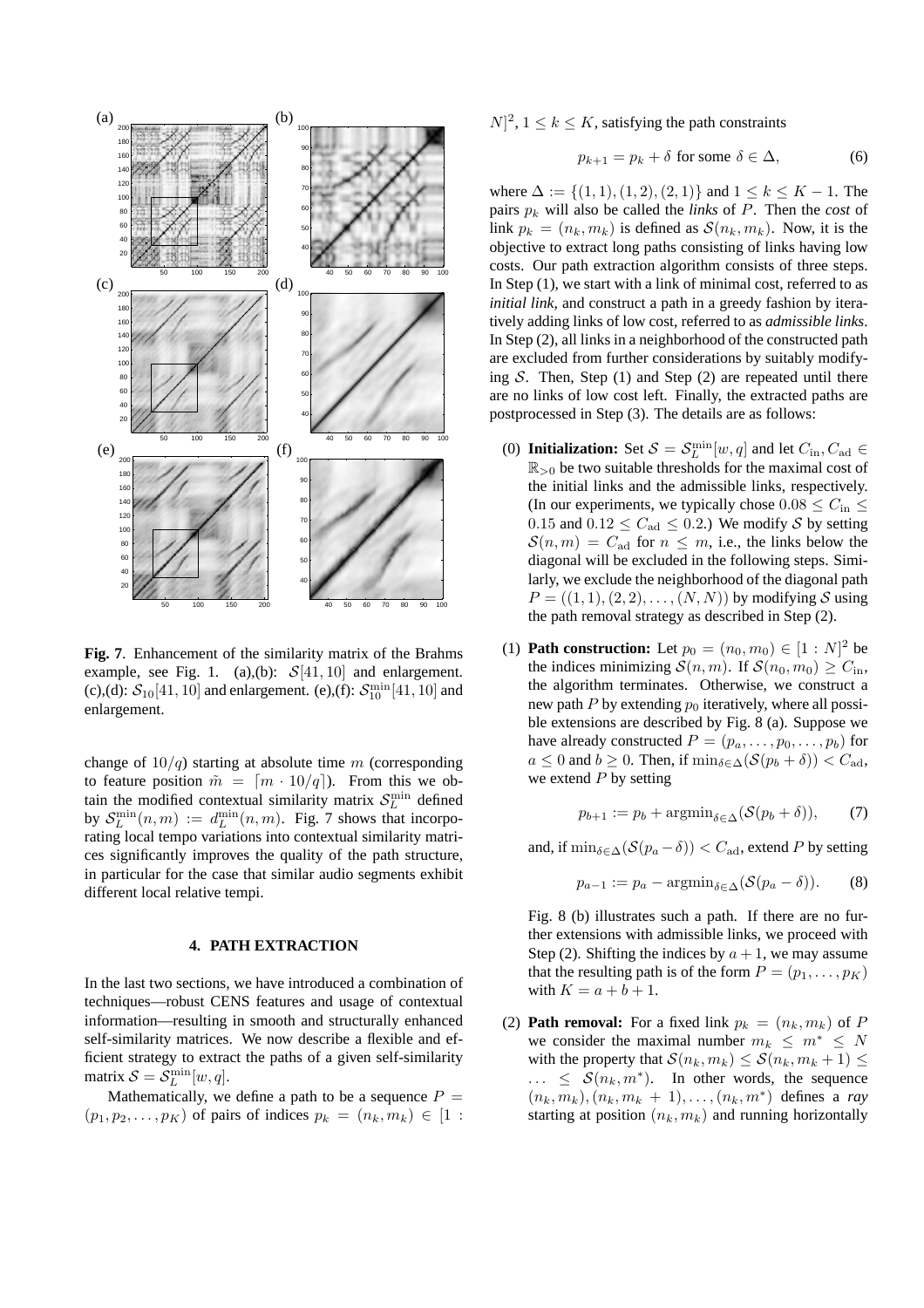

**Fig. 8**. (a) Initial link and possible path extensions. (b) Path resulting from Step (1). (c) Rays used for path removal in Step (2).

to the right such that  $S$  is monotonically increasing. Analogously, we consider three other types of rays starting at position  $(n_k, m_k)$  running horizontally to the left, vertically upwards, and vertically downwards, see Fig. 8 (c) for an illustration. We then consider all such rays for all links  $p_k$  of P. Let  $\mathcal{N}(P) \subset [1:N]^2$  be the set of all pairs  $(n, m)$  lying on one of these rays. Note that  $\mathcal{N}(P)$  defines a neighborhood of the path P. To exclude the links of  $\mathcal{N}(P)$  from further consideration, we set  $\mathcal{S}(n,m) = C_{\text{ad}}$  for all  $(n,m) \in \mathcal{N}(P)$  and continue by repeating Step (1).

In our actual implementation, we made Step (2) more robust by softening the monotonicity condition on the rays. After the above algorithm terminates, we obtain a set of paths denoted by  $P$ , which is postprocessed in a third step by means of some heuristics. For the following, let  $P =$  $(p_1, p_2, \ldots, p_K)$  denote a path in  $\mathcal{P}$ .

- (3a) **Removing short paths:** All paths that have a length K shorter than a threshold  $K_0 \in \mathbb{N}$  are removed. (In our experiments, we chose  $5 \leq K_0 \leq 10$ .) Such paths frequently occur as a result of residual links that have not been correctly removed by Step (2).
- (3b) **Pruning paths:** We prune each path  $P \in \mathcal{P}$  at the beginning by removing the links  $p_1, p_2, \ldots, p_{k_0}$  up to the index  $0 \leq k_0 \leq K$ , where  $k_0$  denotes the maximal index such that the cost of each link  $p_1, p_2, \ldots, p_{k_0}$  exceeds some suitably chosen threshold  $C_{\text{pr}}$  lying in between  $C_{\text{in}}$  and  $C_{\text{ad}}$ . Analogously, we prune the end of each path. This step is performed due to the following observation: introducing contextual information into the local similarity measure results in a smoothing effect of the paths along the diagonal direction. This, in turn, results in a blurring effect at the beginning and end of such paths—as illustrated by Fig. 6 (f)—unnaturally extending such paths at both ends in the construction of Step (1).
- (3c) **Extending paths:** We then extend each path  $P \in \mathcal{P}$  at its end by adding suitable links  $p_{K+1}, \ldots, p_{K+L_0}$ . . This step is performed due to the following reason: since we have incorporated



**Fig. 9**. Illustration of the path extraction algorithm for the Brahms example of Fig. 1. (a) Self-similarity matrix  $S =$  $\mathcal{S}_{16}^{\rm min}[41,10]$ . Here, all values exceeding the threshold  $C_{\rm ad} =$ 0.16 are plotted in white. (b) Matrix  $S$  after Step (0) (initialization). (c) Matrix  $S$  after performing Step (1) and Step (2) once using the thresholds  $C_{\text{in}} = 0.08$  and  $C_{\text{ad}} = 0.16$ . Note that a long path in the left upper corner was constructed, the neighborhood of which has then been removed. (d) Resulting path set  $\mathcal{P} = \{P_1, \ldots, P_7\}$  after the postprocessing of Step (3) using  $K_0 = 5$  and  $C_{pr} = 0.10$ . The index m of  $P_m$ is indicated along each respective path.

contextual information into the local similarity measure, a low cost  $S(p_K) = d_L^{\min}(n_K, m_K)$  of the link  $p_K = (n_K, m_K)$  implies that the whole sequence  $(\vec{v}^{n_K}[41, 10], \dots, \vec{v}^{n_K+L-1}[41, 10])$  is similar to  $(\vec{v}^{m_K}[w,q], \ldots, \vec{v}^{m_K+L-1}[w,q])$  for the minimizing  $[w, q]$  of Table 1, see Sect. 3. Here the length and direction of the extension  $p_{K+1}, \ldots, p_{K+L_0}$  depends on the values  $[w, q]$ . (In the case  $[w, q] = [41, 10]$ , we set  $L_0 = L$  and  $p_k = p_K + (k, k)$  for  $k = 1, ..., L_0$ .

Fig. 9 illustrates the steps of our path extraction algorithm for the Brahms example. Part (d) shows the resulting path set  $P$ . Note that each path corresponds to a pair of similar segments and encodes the relative tempo progression between these two segments. Fig. 10 (b) shows the set  $P$  for the Shostakovich example. In spite of the matrix enhancement, the similarity between the segments corresponding to  $A_1$  and  $A_3$  has not been correctly identified, resulting in the aborted path  $P_1$  (which should correctly start at link  $(4, 145)$ ). Even though, as we will show in the next section, the extracted information is sufficient to correctly derive the global structure.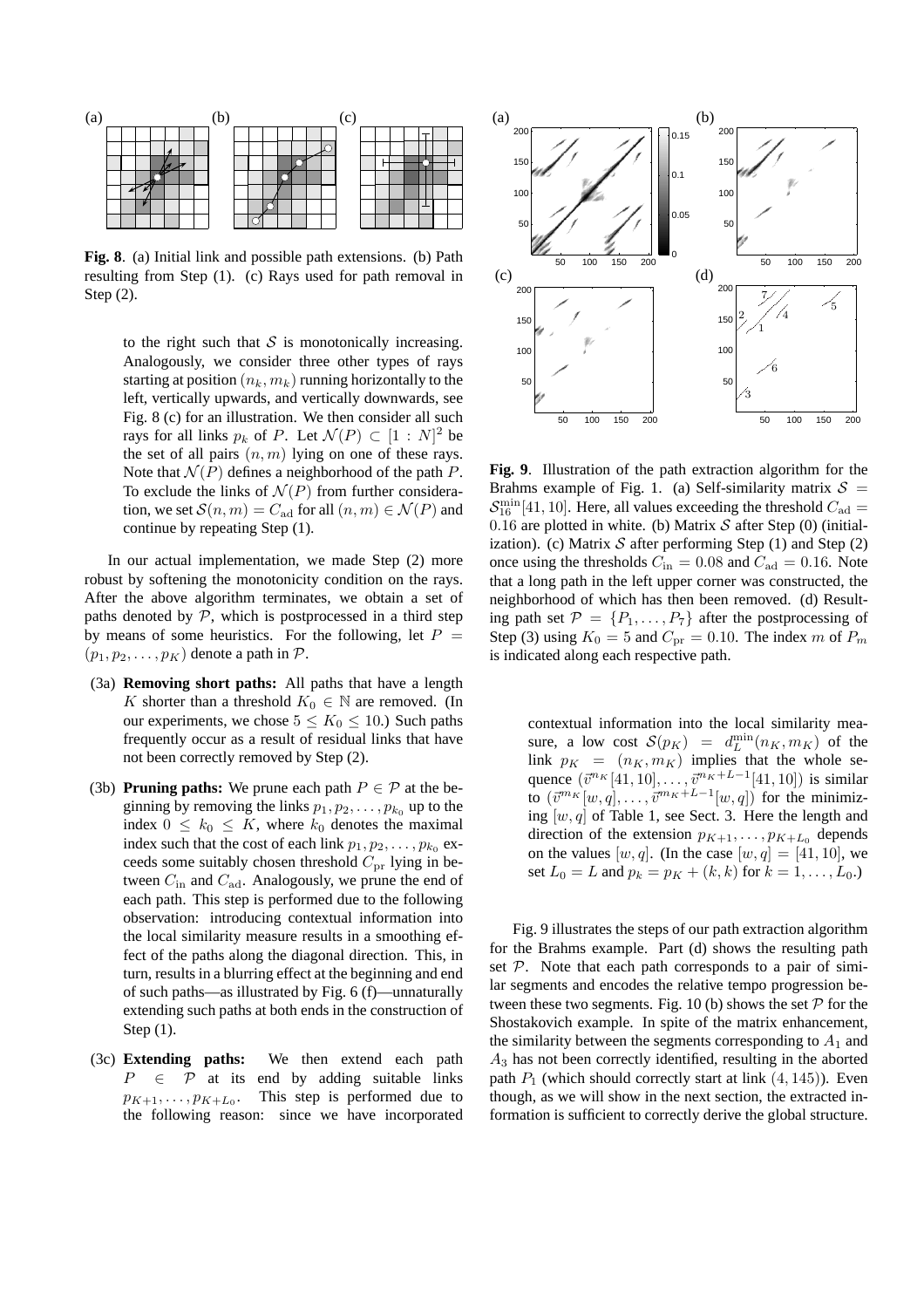

**Fig. 10**. Shostakovich example of Fig. 2. (a)  $S_{16}^{\min}[41, 10]$ . (b)  $\mathcal{P} = \{P_1, \ldots, P_6\}$  based on the same parameters as in the Brahms example of Fig. 9. The index m of  $P_m$  is indicated along each respective path.

### **5. GLOBAL STRUCTURE ANALYSIS**

In this section, we propose an algorithm to determine the global repetitive structure of the underlying piece of music from the relations defined by the extracted paths. We first introduce some notation. A *segment*  $\alpha = [s : t]$  is given by its starting point s and end point t, where s and t are given in terms of the corresponding indices in the feature sequence  $\vec{V} = (\vec{v}^1, \vec{v}^2, \dots, \vec{v}^N)$ , see Sect. 1. A *similarity cluster*  $A := {\alpha_1, \ldots, \alpha_M}$  of size  $M \in \mathbb{N}$  is defined to be a set of segments  $\alpha_m$ ,  $1 \leq m \leq M$ , which are considered to be mutually similar. Then, the *global structure* is described by a complete list of relevant similarity clusters of maximal size. In other words, the list should represent all repetitions of musically relevant segments. Furthermore, if a cluster contains a segment  $\alpha$ , then the cluster should also contain all other segments similar to  $\alpha$ . For example, in our Shostakovich example of Fig. 2 the global structure is described by the clusters  $\mathcal{A}_1 = {\alpha_1, \alpha_2, \alpha_3, \alpha_4}$  and  $\mathcal{A}_2 = {\gamma_1, \gamma_2}$ , where the segments  $\alpha_k$  correspond to the parts  $A_k$  for  $1 \leq k \leq 4$  and the segments  $\gamma_k$  to the parts  $C_k$  for  $1 \leq k \leq 2$ . Given a cluster  $\mathcal{A} = {\alpha_1, \ldots, \alpha_M}$  with  $\alpha_m = [s_m : t_m], 1 \le m \le M$ , the *support* of A is defined to be the subset

$$
supp(\mathcal{A}) := \bigcup_{m=1}^{M} [s_m : t_m] \subset [1 : N].
$$
 (9)

Recall that each path  $P$  indicates a pair of similar segments. More precisely, the path  $P = (p_1, \ldots, p_K)$  with  $p_k =$  $(n_k, m_k)$  indicates that the segment  $\pi_1(P) := [n_1 : n_K]$ is similar to the segment  $\pi_2(P) := [m_1 : m_K]$ . Such a pair of segments will also be referred to as a *path relation*. As an example, Fig. 11 (a) shows the path relations of our Shostakovich example. In this section, we describe an algorithm that derives large and consistent similarity clusters from the path relations induced by the set  $P$  of extracted paths. From a theoretical point of view, one has to construct some kind of transitive closure of the path relations, see also [6]. For example, if segment  $\alpha$  is similar to segment  $\beta$ , and segment  $\beta$  is similar to segment  $\gamma$ , then  $\alpha$  should also be regarded

as similar to  $\gamma$  resulting in the cluster  $\{\alpha, \beta, \gamma\}$ . The situation becomes more complicated when  $\alpha$  overlaps with some segment  $\beta$  which, in turn, is similar to segment  $\gamma$ . This would imply that a subsegment of  $\alpha$  is similar to some subsegment of  $\gamma$ . In practice, the construction of similarity clusters by iteratively continuing in the above fashion is problematic. Here, inconsistencies in the path relations due to semantic (vague concept of musical similarity) or to algorithmic (inaccurately extracted or missing paths) reasons may lead to meaningless clusters, e. g., containing a series of segments where each segment is a slightly shifted version of its predecessor. For example, let  $\alpha = [1:10]$ ,  $\beta = [11:20]$ ,  $\gamma = [22:31]$ , and  $\delta = [3:11]$ . Then similarity relations between  $\alpha$  and  $\beta$ ,  $\beta$  and  $\gamma$ ,  $\gamma$  and  $\delta$  would imply that  $\alpha = [1:10]$  has to be regarded as similar to  $\delta = [3:11]$ , and so on. To balance out such inconsistencies, previous strategies such as [8] rely upon the constant tempo assumption. To achieve a robust and meaningful clustering even in the presence of significant local tempo variations, we suggest a new clustering algorithm, which proceeds in three steps. To this end, let  $\mathcal{P} = \{P_1, P_2, \ldots, P_M\}$ be the set of extracted paths  $P_m$ ,  $1 \leq m \leq M$ . In Step (1) (transitivity step) and Step (2) (merging step), we compute for each  $P_m$  a similarity cluster  $A_m$  consisting of all segments that are either similar to  $\pi_1(P_m)$  or to  $\pi_2(P_m)$ . In Step (3), we then discard the redundant clusters. We exemplarily explain the procedure of Step (1) and Step (2) by considering the path  $P_1$ .

- (1) **Transitivity Step:** Let  $T_{ts}$  be a suitable tolerance parameter measured in percent (in our experiments we used  $T_{\text{ts}} = 90$ ). First, we construct a cluster  $\mathcal{A}^1_1$  for the path  $P_1$  and the segment  $\alpha := \pi_1(P_1)$ . To this end, we check for all paths  $P_m$  whether the intersection  $\alpha_0 := \alpha \cap \pi_1(P_m)$  contains more than  $T_{\text{ts}}$  percent of  $\alpha$ , i. e., whether  $|\alpha_0|/|\alpha| \geq T_{\text{ts}}/100$ . In the affirmative case, let  $\beta_0$  be the subsegment of  $\pi_2(P_m)$  that corresponds under  $P_m$  to the subsegment  $\alpha_0$  of  $\pi_1(P_m)$ . We add  $\alpha_0$  and  $\beta_0$  to  $\mathcal{A}_1^1$ . Similarly, we check for all paths  $P_m$  whether the intersection  $\alpha_0 := \alpha \cap \pi_2(P_m)$ contains more than  $T_{\text{ts}}$  percent of  $\alpha$  and add in the affirmative case  $\alpha_0$  and  $\beta_0$  to  $\mathcal{A}_1^1$ , where this time  $\beta_0$  is the subsegment of  $\pi_1(P_m)$  that corresponds under  $P_m$ to  $\alpha_0$ . Note that  $\beta_0$  generally does not have the same length as  $\alpha_0$ . (Recall that the relative tempo variation is encoded by the gradient of  $P_m$ .) Analogously, we construct a cluster  $A_1^2$  for the path  $P_1$  and the segment  $\alpha := \pi_2(P_1)$ . The clusters  $\mathcal{A}_1^1$  and  $\mathcal{A}_1^2$  can be regarded as the result of the first iterative step towards forming the transitive closure.
- (2) **Merging Step:** The cluster  $A_1$  is constructed by basically merging the clusters  $A_1^1$  and  $A_1^2$ . To this end, we compare each segment  $\alpha \in \mathcal{A}_1^1$  with each segment  $\beta \in \mathcal{A}_1^2$ . In the case that the intersection  $\gamma := \alpha \cap \beta$ contains more than  $T_{\text{ts}}$  percent of  $\alpha$  and of  $\beta$  (i.e.,  $\alpha$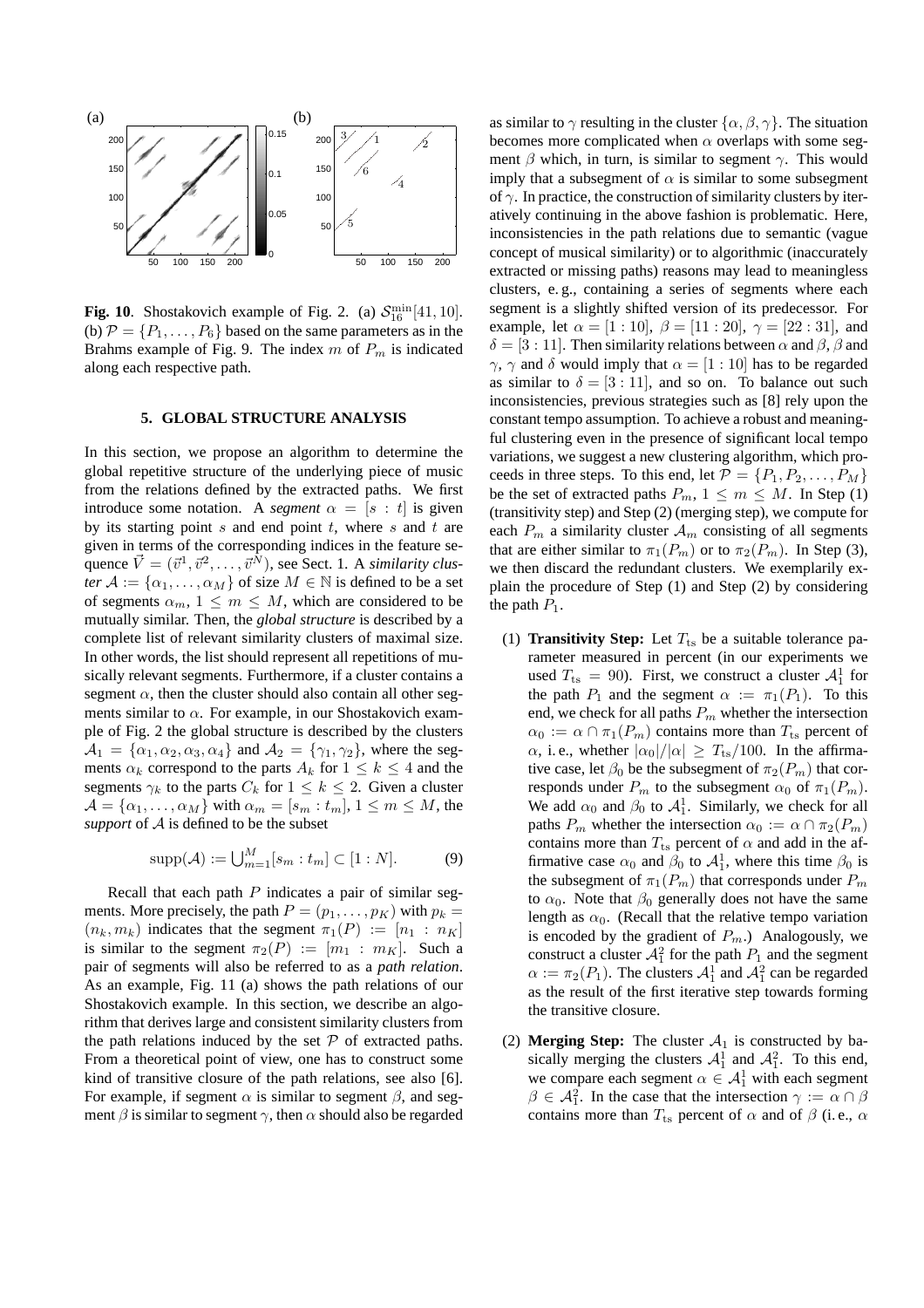

**Fig. 11**. Illustration of the clustering algorithm for the Shostakovich example. The path set  $\mathcal{P} = \{P_1, \ldots, P_6\}$  is shown in Fig. 10 (b). Segments are indicated by gray bars and overlaps are indicated by black regions. (a) Illustration of the two segments  $\pi_1(P_m)$  and  $\pi_2(P_m)$  for each path  $P_m \in \mathcal{P}$ ,  $1 \leq m \leq 6$ . Row m corresponds to  $P_m$ . (b) Clusters  $\mathcal{A}_m^1$ and  $\mathcal{A}_{m}^{2}$  (rows  $2m - 1$  and  $2m$ ) computed in Step (1) with  $T_{ts} = 90.$  (c) Clusters  $A_m$  (row m) computed in Step (2). (d) Final result of the clustering algorithm after performing Step (3) with  $T_{\text{dc}} = 90$ . The derived global structure is given by two similarity clusters. The first cluster corresponds to the musical parts  $\{A_1, A_2, A_3, A_4\}$  (first row) and the second cluster to  $\{C_1, C_2\}$  (second row), cf. Fig. 2.

essentially coincides with  $\beta$ ), we add the segment  $\gamma$ to  $A_1$ . In the case that for a fixed  $\alpha \in A_1^1$  the intersection  $\alpha \cap \text{supp}(\mathcal{A}_1^2)$  contains less than  $(100 - T_{ts})$ percent of  $\alpha$  (i.e.,  $\alpha$  is essentially disjoint with all  $\beta \in \mathcal{A}_1^2$ , we add  $\alpha$  to  $\mathcal{A}_1$ . Symmetrically, if for a fixed  $\beta \in \mathcal{A}_1^2$  the intersection  $\beta \cap \text{supp}(\mathcal{A}_1^1)$  contains less than  $(100 - T_{ts})$  percent of  $\beta$ , we add  $\beta$  to  $\mathcal{A}_1$ . Note that by this procedure, the first case balances out small inconsistencies, whereas the second case and the third case compensate for missing path relations. Furthermore, segments  $\alpha \in \mathcal{A}_1^1$  and  $\beta \in \mathcal{A}_1^2$  that do not fall into one of the above categories indicate significant inconsistencies and are left unconsidered in the construction of  $A_1$ .

After Step (1) and Step (2), we obtain a cluster  $A_1$  for the path  $P_1$ . In an analogous fashion, we compute clusters  $\mathcal{A}_m$ for all paths  $P_m$ ,  $1 \le m \le M$ .



**Fig. 12**. Steps of the clustering algorithm for the Brahms example, see Fig. 9. For details we refer to Fig. 11. The final result correctly represents the global structure: The cluster of the second row corresponds to  $\{B_1, B_2, B_3, B_4\}$ , and the one of the third row to  $\{A_1, A_2, A_3\}$ . Finally, the cluster of the first row expresses the similarity between  $A_2B_1B_2$  and  $A_3B_3B_4$ , cf. Fig 1.

(3) **Discarding clusters:** Let  $T_{dc}$  be a suitable tolerance parameter measured in percent (in our experiments we chose  $T_{\text{dc}}$  between 80 and 90 percent). We say that cluster  $A$  is a  $T_{dc}$ -cover of cluster  $B$  if the intersection supp(A) ∩ supp(B) contains more than  $T_{dc}$  percent of supp $(\beta)$ . By pairwise comparison of all clusters  $\mathcal{A}_m$  we successively discard all clusters that are  $T_{\text{dc}}$ covered by some other cluster consisting of a larger number of segments. (Here the idea is that a cluster with a larger number of smaller segments contains more information than a cluster having the same support while consisting of a smaller number of larger segments.) In the case that two clusters are mutual  $T_{\text{dc}}$ covers and consist of the same number of segments, we discard the cluster with the smaller support.

The steps of the clustering algorithm are also illustrated by Fig. 11 and Fig. 12. Recall from Sect. 4 that in the Shostakovich example, the significant variations in the instrumentation led to a defective path extraction. In particular, the similarity of the segments corresponding to parts  $A_1$  and  $A_3$ could not be correctly identified as reflected by the truncated path  $P_1$ , see Fig. 10 (b) and Fig. 11 (a). Nevertheless, the correct global structure was derived by the clustering algorithm,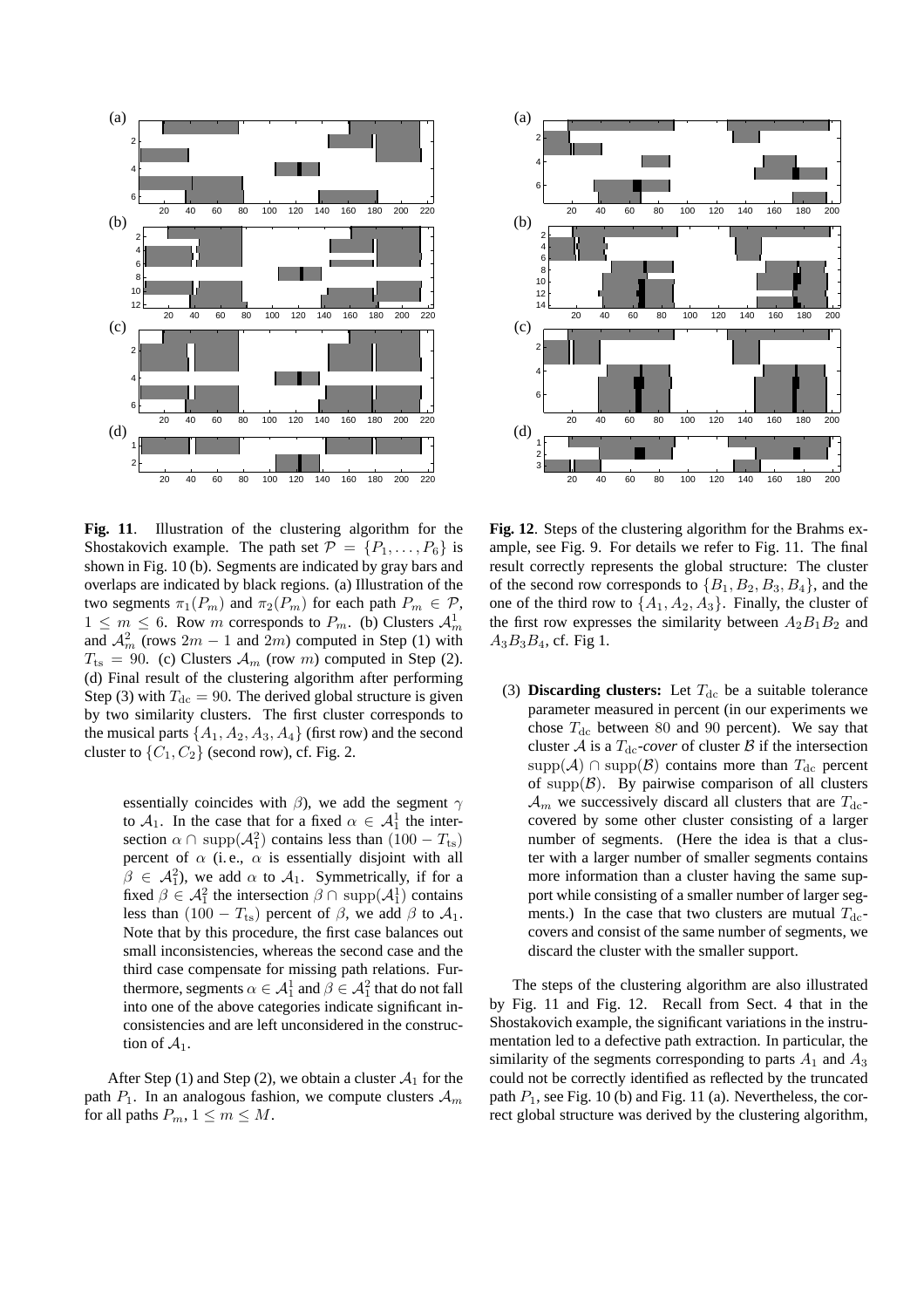

**Fig. 13**. (a) Chopin, "Tristesse", Etude op. 10/3, played by Varsi. (b) Beethoven, "Pathetique", second movement, op. 13, played by Barenboim. (c) Gloria Gaynor, "I will survive". (d) Part  $A_1A_2B$  of the Shostakovich example of Fig. 2 repeated three times in modified tempi (normal tempo, 140 percent of normal tempo, accelerating tempo from 100 to 140 percent).

cf. Fig. 11 (d). Here, the missing relation was recovered by Step (1) (transitivity step) from the correctly identified similarity relation between segments corresponding to  $A_3$  and  $A_4$ (path  $P_2$ ) and between segments corresponding to  $A_1$  and  $A_4$ (path  $P_3$ ). The effect of Step (3) is illustrated by comparing (c) and (d) of Fig. 11. Since the cluster  $A_5$  is a 90-percent cover of the clusters  $A_1$ ,  $A_2$ ,  $A_3$ , and  $A_6$ , and has the largest support, the latter clusters are discarded.

### **6. EXPERIMENTS**

We implemented our algorithm for audio structure analysis in MATLAB and tested it on about 100 audio recordings reflecting a wide range of mainly Western classical music, including pieces by Bach, Beethoven, Brahms, Chopin, Mozart, Ravel, Schubert, Schumann, Shostakovich, and Vivaldi. In particular, we used musically complex orchestral pieces exhibiting a large degree of variations in their repetitions with respect to instrumentation, articulation, and local tempo variations. From a musical point of view, the global repetitive structure is often ambiguous since it depends on the particular notion of similarity, on the degree of admissible variations, as well as on the musical significance and duration of the respective repetitions. Furthermore, the structural analysis can be performed at various levels: at a global level (e.g., segmenting a sonata into exposition, repetition of the exposition, development, and recapitulation), an intermediary level (e.g., further splitting up the exposition into first and second theme), or on a fine level (e.g., segmenting into repeating motifs). This makes the automatic structure extraction as well as an objective evaluation of the results a difficult and problematic task.

In our experiments, we looked for repetitions at a global to intermediary level corresponding to segments of at least 15–20 seconds of duration, which is reflected in our choice of parameters, see Sect. 6.1. In that section, we will also present some general results and discuss in detail two complex examples: Mendelssohn's Wedding March and Ravel's Bolero. In Sect. 6.2, we discuss the running time behavior

of our implementation. It turns out that the algorithm is applicable to pieces even longer than 45 minutes, which covers essentially any piece of Western classical music. To account for transposed (pitch-shifted) repeating segments, we adopted the shifting technique suggested by Goto [8]. Some results will be discussed in Sect. 6.3. Further results and an audio demonstration can be found at http://www-mmdb.iai. uni-bonn.de/projects/audiostructure.

### **6.1. General Results**

In order to demonstrate the capability of our structure analysis algorithm, we discuss some representative results in detail. This will also illustrate the kind of difficulties generally found in music structure analysis. Our algorithm is fully automatic, in other words, no prior knowledge about the respective piece is exploited in the analysis. In all examples, we use the following fixed set of parameters. For the self-similarity matrix, we use  $\mathcal{S}_{16}^{\rm min}[41,10]$  with a corresponding feature resolution of 1 Hz, see Sect. 3. In the path extraction algorithm of Sect. 4, we set  $C_{\text{in}} = 0.08$ ,  $C_{\text{ad}} = 0.16$ ,  $C_{\text{pr}} = 0.10$ , and  $K_0 = 5$ . Finally, in the clustering algorithm of Sect. 5 we set  $T_{\text{ts}} = 90$  and  $T_{\text{dc}} = 90$ . The choice of the above parameters and thresholds constitutes a trade-off between being tolerant enough to allow relevant variations and being robust enough to deal with artifacts and inconsistencies.

As a first example, we consider a Varsi recording of Chopin's Etude op. 10/3 ("Tristesse"). The underlying piece has the musical form  $A_1A_2B_1CA_3B_2D$ . This structure has successfully been extracted by our algorithm, see Fig. 13 (a). Here, the first cluster  $A_1$  corresponds to the parts  $A_2B_1$  and  $A_3B_2$ , whereas the second cluster  $A_2$  corresponds to the parts  $A_1$ ,  $A_2$ , and  $A_3$ . For simplicity, we use the notation  $A_1 \sim \{A_2B_1, A_3B_2\}$  and  $A_2 \sim \{A_1, A_2, A_3\}$ . The similarity relation between  $B_1$  and  $B_2$  is induced from cluster  $A_1$ by "subtracting" the respective A-part which is known from cluster  $A_2$ . The small gaps between the segments in cluster  $A_2$  are due to the fact that the tail of  $A_1$  (passage to  $A_2$ ) is different from the tail of  $A_2$  (passage to  $B_1$ ).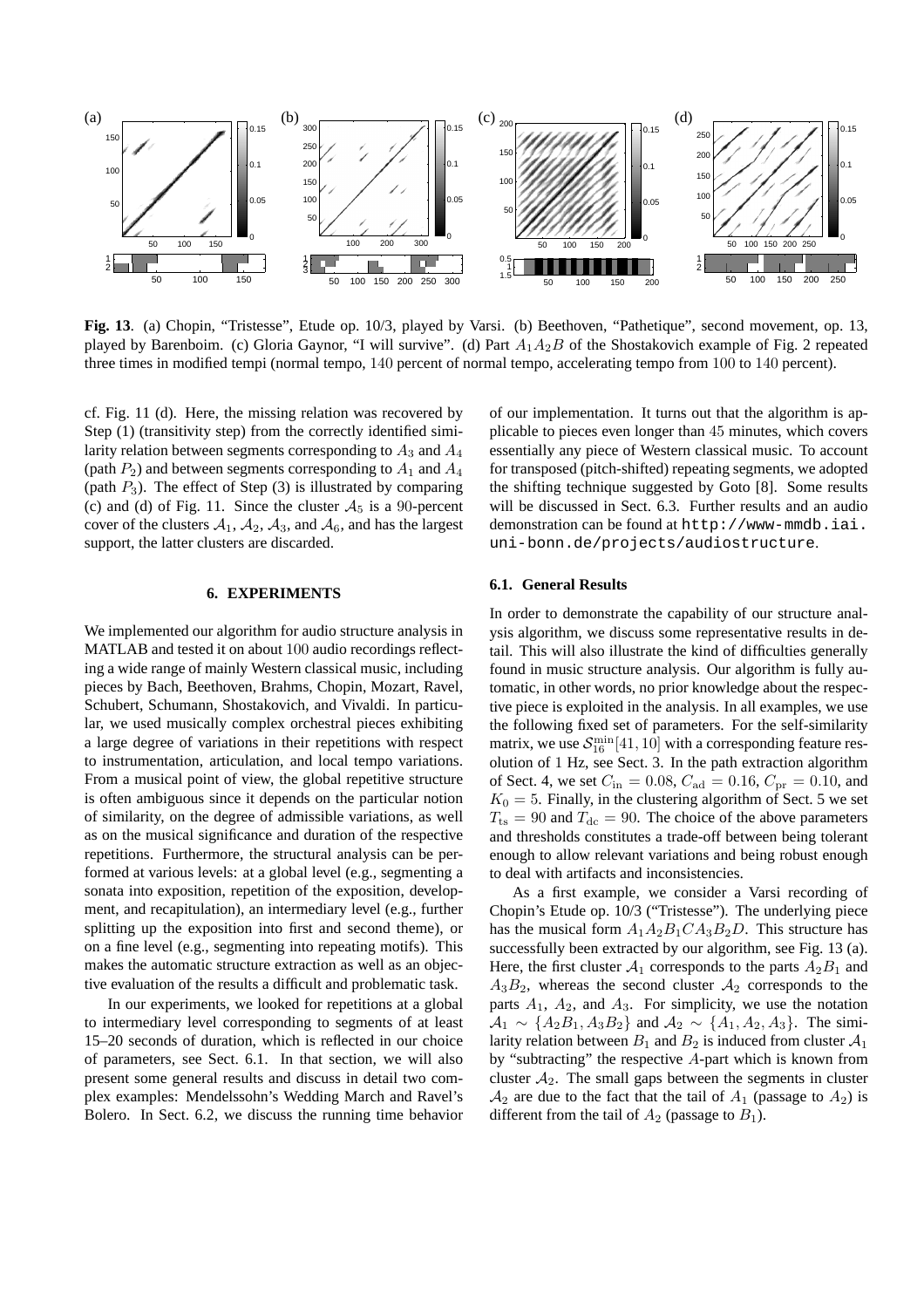

**Fig. 14**. (a) Mendelssohn, "Wedding March", op. 21-7, conducted by Tate. (b) Ravel, "Bolero", conducted by Ozawa.

The next example is a Barenboim interpretation of the second movement of Beethoven's Pathetique, which has the musical form  $A_1A_2BA_3CA_4A_5D$ . The interesting point of this piece is that the A-parts are variations of each other. For example, the melody in  $A_2$  and  $A_4$  is played one octave higher than the melody in  $A_1$  and  $A_3$ . Furthermore,  $A_3$  and  $A_4$  are rhythmic variations of  $A_1$  and  $A_2$ . Nevertheless, the correct global structure has been extracted, see Fig. 13 (b). The three clusters are in correspondence with  $A_1 \sim \{A_1A_2, A_4A_5\}$ ,  $A_3 \sim \{A_1, A_3, A_5\}$ , and  $A_2 \sim \{A'_1, A'_2, A'_3, A'_4, A'_5\}$ , where  $A'_k$  denotes a truncated version of  $A_k$ . Hence, the segments  $A_1$ ,  $A_3$ , and  $A_5$  are identified as a whole, whereas the other A-parts are identified only up to their tail. This is due to the fact that the tails of the A-parts exhibit some deviations leading to higher costs in the self-similarity matrix, as illustrated by Fig. 13 (b).

The popular song "I will survive" by Gloria Gaynor consists of an introduction I followed by eleven repetitions  $A_k$ ,  $1 \leq k \leq 11$ , of the chorus. This highly repetitive structure is reflected by the secondary diagonals in the self-similarity matrix, see Fig. 13 (c). The segments exhibit variations not only with respect to the lyrics but also with respect to instrumentation and tempo. For example, some segments include a secondary voice in the violin, others harp arpeggios or trumpet syncopes. The first chorus  $A_1$  is played without percussion, whereas  $A_5$  is a purely instrumental version. Also note that there is a significant ritardando in  $A_9$  between seconds 150 and 160. In spite of these variations, the structure analysis algorithm works almost correctly. However, there are two artifacts that have not been ruled out by our strategy. Each chorus  $A_k$  can be split up into two subparts  $A_k = A'_k A''_k$ . The computed cluster  $\mathcal{A}_1$  corresponds to the ten parts  $A''_{k-1}A'_kA''_k$ ,  $2 \leq k \leq 11$ , revealing an overlap in the A''-parts. In particular, the extracted segments are "out of phase" since they start with subsegments corresponding to the  $A''$ -parts. This may be due to extreme variations in  $A'_1$  making this part dissimilar to the other  $A'$ -parts. Since  $A'_1$  constitutes the beginning of the extracted paths, it has been (mistakenly) truncated in Step (3b) (pruning paths) of Sect. 4.

To check the robustness of our algorithm with respect to global and local tempo variations, we conducted a series of experiments with synthetically time-stretched audio signals (i. e., we changed the tempo progression without changing the pitch). As it turns out, there are no problems in identifying similar segments that exhibit global tempo variations of up to 50 percent as well as local tempo variations such as ritardandi and accelerandi. As an example, we consider the audio file corresponding to the part  $A_1A_2B$  of the Shostakovich example of Fig. 2. From this, we generated two additional time-stretched variations: a faster version at 140 percent of the normal tempo and an accelerating version speeding up from 100 to 140 percent. The musical form of the concatenation of these three versions is  $A_1A_2B_1A_3A_4B_2A_5A_6B_3$ . This structure has been correctly extracted by our algorithm, see Fig. 13 (d). The correspondences of the two resulting clusters are  $A_1 \sim \{A_1A_2B_1, A_3A_4B_2, A_5A_6B_3\}$  and  $\mathcal{A}_2 \sim \{A_1, A_2, A_3, A_4, A_5, A_6\}.$ 

Next, we discuss an example with a musically more complicated structure. This will also illustrate some problems typically appearing in automatic structure analysis. The "Wedding March" by Mendelssohn has the musical form

$$
A_1B_1A_2B_2C_1B_3C_2B_4 D_1D_2E_1D_3E_1D_4...
$$
  
...
$$
B_5 F_1G_1G_2H_1 A_3B_6C_3B_7A_4 I_1I_2J_1
$$

Furthermore, each segment  $B_k$  for  $1 \leq k \leq 7$  has a substructure  $B_k = B'_k B''_k$  consisting of two musically similar subsegments  $B'_k$  and  $B''_k$ . However, the  $B''$ -parts reveal significant variations even at the note level. Our algorithm has computed seven clusters, which are arranged according to the lengths of their support, see Fig. 14 (a). Even though not visible at first glance, these clusters represent most of the musical structure accurately. Manual inspection reveals that the cluster segments correspond, up to some tolerance, to the musical parts as follows:

$$
A_1 \sim \{B_2C_1B'_3, B_3C_2B'_4, B_6C_3B'_7\}
$$
  
\n
$$
A_2 \sim \{B_2C_1B_3+, B_6C_3B_7+\}
$$
  
\n
$$
A_3 \sim \{B_1, B_2, B_3, B_6, B_7\}
$$
  
\n
$$
A_4 \sim \{B'_1, B'_2, B'_3, B'_4, B'_5, B'_6, B'_7\}
$$
  
\n
$$
A_5 \sim \{A_1B_1A_2, A_2B_2+\}
$$
  
\n
$$
A_6 \sim \{D_2E_1D_3, D_3E_2D_4\}
$$
  
\n
$$
A_7 \sim \{G_1, G_2\}
$$
  
\n
$$
A_8 \sim \{I_1, I_2\}
$$

In particular, all seven  $B'$ -parts (truncated  $B$ -parts) are represented by cluster  $A_4$ , whereas  $A_3$  contains five of the seven B-parts. The missing and truncated B-parts can be explained as in the Beethoven example of Fig. 13 (b). Cluster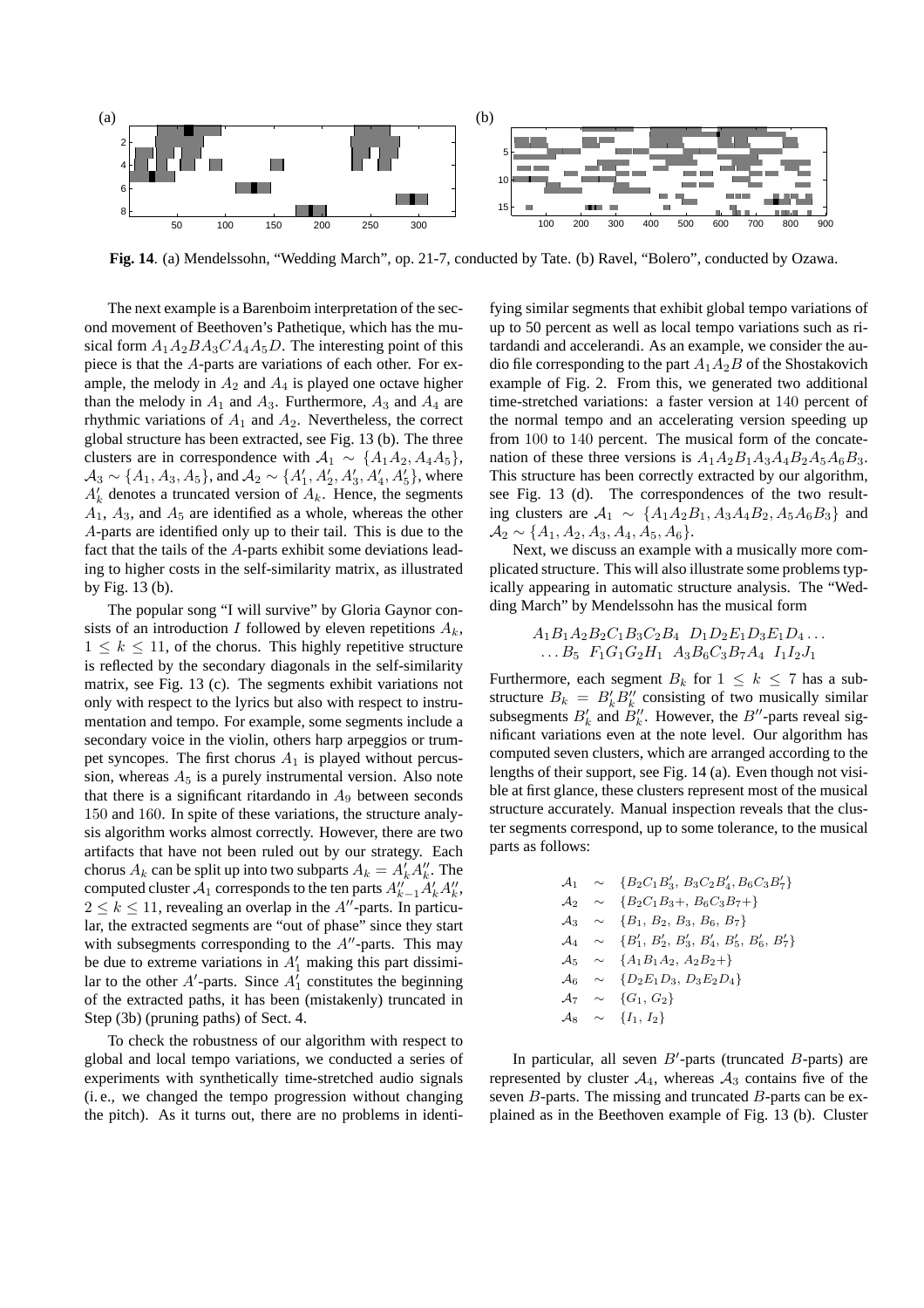$A_1$  reveals the similarity of the three C-parts, which are enclosed between the B- and B'-parts known from  $A_3$  and  $A_4$ . The A-parts, an opening motif, have a duration of less than 8 seconds—too short to be recognized by our algorithm as a separate cluster. Due to the close harmonic relationship of the A-parts with the tails of the B-parts and the heads of the Cparts it is hard to exactly determine the boundaries of these parts. This leads to clusters such as  $A_2$  and  $A_5$ , whose segments enclose several parts or only fragments of some parts (indicated by the  $+$  sign). Furthermore, the segments of cluster  $A_6$  enclose several musical parts. Due to the overlap in  $D_3$ , one can derive the similarity of  $D_2$ ,  $D_3$ , and  $D_4$  as well as the similarity of  $E_1$  and  $E_2$ . The D- and E-parts are too short (less than 10 seconds) to be detected as separate clusters. This also explains the undetected part  $D_1$ . Finally, the clusters  $A_7$  and  $A_8$  correctly represent the repetitions of the G- and I-parts, respectively.

Another complex example, in particular with respect to the occurring variations, is Ravel's Bolero, which has the musical form  $D_1D_2D_3D_4A_9B_9C$  with  $D_k =$  $A_{2k-1}A_{2k}B_{2k-1}B_{2k}$  for  $1 \leq k \leq 4$ . The piece repeats two tunes (corresponding to the  $A$ - and  $B$ -parts) over and over again, each time played in a different instrumentation including flute, clarinet, bassoon, saxophone, trumpet, strings, and culminating in the full orchestra. Furthermore, the volume gradually grows from quiet pianissimo to a vehement fortissimo. Note that playing an instrument in piano or in fortissimo not only makes a difference in volume but also in the relative energy distribution within the chroma bands, which is due to effects such as noise, vibration, and reverberation. Nevertheless, the CENS features absorb most of the resulting variations. The extracted clusters represent the global structure up to a few missing segments, see Fig. 14 (b). In particular, the cluster  $A_3 \sim \{A_k - |1 \leq k \leq 9\}$  correctly identifies all nine A-parts in a slightly truncated form (indicated by the − sign). Note that the truncation may result from Step (2) (merging step) of Sect. 5, where path inconsistencies are ironed out by segment intersections. The cluster  $A_4$  correctly identifies the full-size  $A$ -parts with only part  $A_4$  missing. Here, an additional transitivity step might have helped to perfectly identify all nine A-parts in full length. The similarity of the B-parts is reflected by  $A_5$ , where only part  $B_9$ is missing. All other clusters reflect superordinate similarity relations (e.g.,  $A_1 \sim \{A_3A_4B_3, A_5A_6B_5, A_7A_8B_7\}$  or  $A_2 = \{D_3 + D_4 + \}$ , or similarity relations of smaller fragments.

For other pieces of music—we manually analyzed the results for about 100 pieces—our structure analysis algorithm typically performs as indicated by the above examples and the global repetitive structure can be recovered to a high degree. We summarize some typical problems associated with the extracted similarity clusters. Firstly, some clusters consist of segments that only correspond to fragments or truncated versions of musical parts. Note that this problem is not only due

to algorithmic reasons such as the inconsistencies stemming from inaccurate path relations but also due to musical reasons such as extreme variations in tails of musical parts. Secondly, the set of extracted clusters is sometimes redundant as in the case of the Bolero—some clusters almost coincide while differing only by a missing part and by a slight shift and length difference of their respective segments. Here, a higher degree of transitivity and a more involved merging step in Sect. 5 could help to improve the overall result. (Due to the inconsistencies, however, a higher degree of transitivity may also degrade the result in other cases.) Thirdly, the global structure is sometimes not given explicitly but is somehow hidden in the clusters. For example, the similarity of the  $B$ -parts in the Chopin example results from "subtracting" the segments corresponding to the A-parts given by  $A_2$  from the segments of  $A_1$ . Or, in the Mendelssohn example, the similarity of the D- and E-parts can be derived from cluster  $A_6$  by exploiting the overlap of the segments in a subsegment corresponding to part  $D_3$ . It seems promising to exploit such overlap relations in combination with a subtraction strategy to further improve the cluster structure. Furthermore, we expect an additional improvement in expressing the global structure by means of some hierarchical approach as discussed in Sect. 7.

#### **6.2. Running Time Behavior**

In this section, we discuss the running time behavior of the MATLAB implementation of our structure analysis algorithm. Tests were run on an Intel Pentium IV, 3.6 GHz, with 2 GByte RAM under Windows 2000. Table 2 shows the running times for several pieces sorted by duration.

The first step of our algorithm consists of the extraction of robust audio features, see Sect. 2. The running time to compute the CENS feature sequence is linear in the duration of the audio file under consideration—in our tests roughly one third of the duration of the piece, see the third column of Table 2. Here, the decomposition of the audio signal into the 88 frequency bands as described in Sect. 2.1 constitutes the bottleneck of the feature extraction, consuming far more than 99% of the entire running time. The subsequent computations to derive the CENS features from the filter subbands only take a fraction of a second even for long pieces such as Ravel's Bolero. In view of our experiments, we computed the chroma features of Sect. 2.1 at a resolution of 10 Hz for each piece in our music database and stored them on hard disk, making them available for the subsequent steps irrespective of the parameter choice made in Sects. 4 and 5.

The time and space complexity to compute a selfsimilarity matrix  $\mathcal S$  is quadratic in the length  $N$  of the feature sequence. This makes the usage of such matrices infeasible for large  $N$ . Here, our strategy is to use coarse CENS features, which not only introduces a high degree of robustness towards admissible variations but also keeps the feature resolution low. In the above experiments, we used CENS[41, 10]-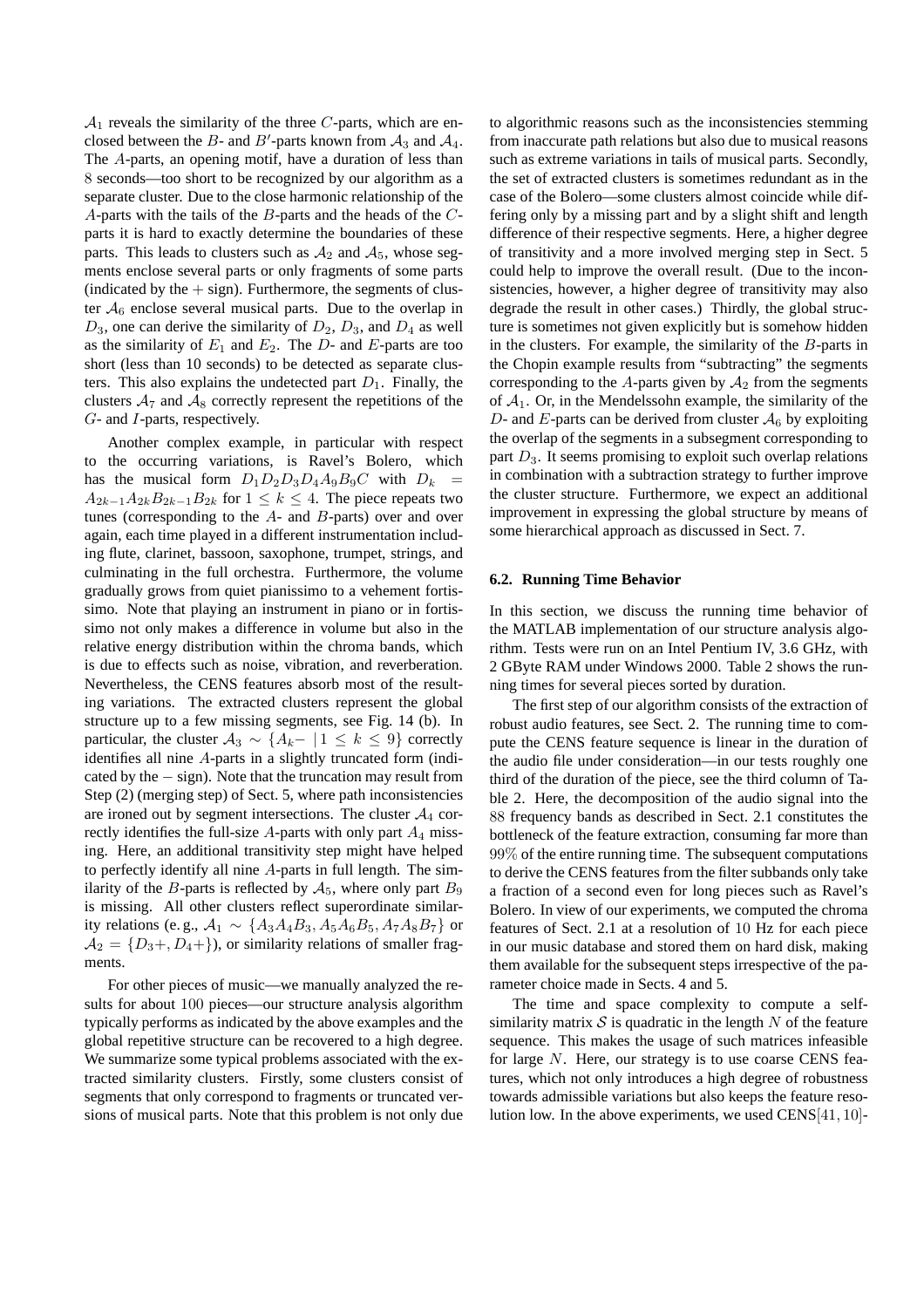| <b>Piece</b>                                | Length | <b>CENS</b> | $\mathcal{S}_{16}^{\min}[41, 10]$ | Path Extr. | #(paths)                 | <b>Clustering</b> |
|---------------------------------------------|--------|-------------|-----------------------------------|------------|--------------------------|-------------------|
| Chopin, "Tristesse", Fig. 13 (a)            | 173.1  | 54.6        | 0.20                              | 0.06       | 3                        | 0.17              |
| Gaynor, "I will survive", Fig. 13 (c)       | 200.0  | 63.0        | 0.25                              | 0.16       | 24                       | 0.33              |
| Brahms, "Hungarian Dance", Fig. 1           | 204.1  | 64.3        | 0.31                              | 0.09       | $\overline{\phantom{0}}$ | 0.19              |
| Shostakovich, "Waltz", Fig. 2               | 223.6  | 70.5        | 0.34                              | 0.09       | 6                        | 0.20              |
| Beethoven, "Pathetique $2nd$ ", Fig. 13 (b) | 320.0  | 100.8       | 0.66                              | 0.15       | 9                        | 0.21              |
| Mendelssohn, "Wedding March", Fig. 14 (a)   | 336.6  | 105.7       | 0.70                              | 0.27       | 17                       | 0.27              |
| Schubert, "Unfinished $1st$ " Fig. 15 (a)   | 900.0  | 282.1       | 4.40                              | 0.85       | 10                       | 0.21              |
| Ravel, "Bolero", Fig. 14 (b)                | 901.0  | 282.7       | 4.36                              | 5.53       | 71                       | 1.05              |
| $2\times$ "Bolero"                          | 1802.0 |             | 17.06                             | 84.05      | 279                      | 9.81              |
| $3\times$ "Bolero"                          | 2703.0 |             | 37.91                             | 422.69     | 643                      | 97.94             |

**Table 2**. Running time behavior of the overall structure analysis algorithm. All time durations are measured in seconds. The columns indicate the respective piece of music, the duration of the piece, the running time to compute the CENS features (Sect. 2), the running time to compute the self-similarity matrix (Sect. 3), the running time for the path extraction (Sect. 4), the number of extracted paths, and the running time for the clustering algorithm (Sect. 5).

features with a sampling rate of 1 Hz. Furthermore, incorporating the desired invariances into the features itself allows us to use a local distance measure based on the inner product that can be evaluated by a computationally inexpensive algorithm. This affords an efficient computation of  $S$  even for long pieces of up to 45 minutes of duration, see the fourth column of Table 2. For example, in case of the Bolero it took 4.36 seconds to compute  $\mathcal{S}_{16}^{\text{min}}[41, 10]$  from a feature sequence of length  $N = 901$ , corresponding to 15 minutes of audio. Tripling the length  $N$  by using a threefold concatenation of the Bolero results in a running time of 37.9 seconds, showing an increase by a factor of nine.

The running time for the path extraction algorithm as described in Sect. 4 mainly depends on the structure of the selfsimilarity matrix below the threshold  $C_{\text{ad}}$  (rather than on the size of the matrix), see the fifth column of Table 2. Here, crucial parameters are the number as well as the lengths of the path candidates to be extracted, which influences the running time in a linear fashion. Even for long pieces with a very rich path structure—as is the case for the Bolero—the running time of the path extraction is only a couple of seconds.

Finally, the running time of the clustering algorithm of Sect. 5 is negligible, see the last column of Table 2. Only for a very large (and practically irrelevant) number of paths, the running time seems to increase significantly.

Basically, the overall performance of the structure analysis algorithm depends on the feature extraction step, which depends linearly on the input size.

#### **6.3. Modulation**

It is often the case, in particular for classical music, that certain musical parts are repeated in another key. For example, the second theme in the exposition of a sonata is often repeated in the recapitulation transposed by a fifth (i. e., shifted by seven semitones upwards). To account for such modulations, we have adopted the idea of Goto [8], which is based on the observation that the twelve cyclic shifts of a 12-dimensional chroma vector naturally correspond to the twelve possible modulations. In [8], similarity clusters (called line segment groups) are computed for all twelve modulations separately, which are then suitably merged in a postprocessing step. In contrast to this, we incorporate all modulations into a single self-similarity matrix, which then allows to perform a singly joint path extraction and clustering step only. The details of the modulation procedure are as follows. Let  $\sigma : \mathbb{R}^{12} \to \mathbb{R}^{12}$  denote the *cyclic shift* defined by

$$
\sigma((v_1, v_2, \dots, v_{12})^{\top}) := (v_2, \dots, v_{12}, v_1)^{\top} \qquad (10)
$$

for  $\vec{v} := (v_1, \dots, v_{12})^\top \in \mathbb{R}^{12}$ . Then, for a given audio data stream with CENS feature sequence  $\vec{V} := (\vec{v}^1, \vec{v}^2, \dots, \vec{v}^N)$ , the *i-modulated self-similarity matrix*  $\sigma^{i}(S)$  is defined by

$$
\sigma^i(\mathcal{S})(n,m) := d(\vec{v}^n, \sigma^i(\vec{v}^m)),\tag{11}
$$

 $1 \leq n, m \leq N$ .  $\sigma^{i}(\mathcal{S})$  describes the similarity relations between the original audio data stream and the audio data stream modulated by i semitones,  $i \in \mathbb{Z}$ . Obviously, one has  $\sigma^{12}(\mathcal{S}) = \mathcal{S}$ . Taking the minimum over all twelve modulations, we obtain the *modulated self-similarity matrix*  $\sigma^{\min}(\mathcal{S})$ defined by

$$
\sigma^{\min}(\mathcal{S})(n,m) := \min_{i \in [0:11]} \Big(\sigma^i(\mathcal{S})(n,m)\Big). \tag{12}
$$

Furthermore, we store the minimizing shift indices in an additional N-square matrix  $\mathcal{I}$ :

$$
\mathcal{I}(n,m) := \operatorname{argmin}_{i \in [0:11]} \left( \sigma^i(\mathcal{S})(n,m) \right). \tag{13}
$$

Analogously, one defines  $\sigma^{\min}(\mathcal{S}_L^{\min}[w,q])$ . Now, replacing the self-similarity matrix by its modulated version one can proceed with the structure analysis as described in Sect. 4 and Sect. 5. The only difference is that in Step (1) of the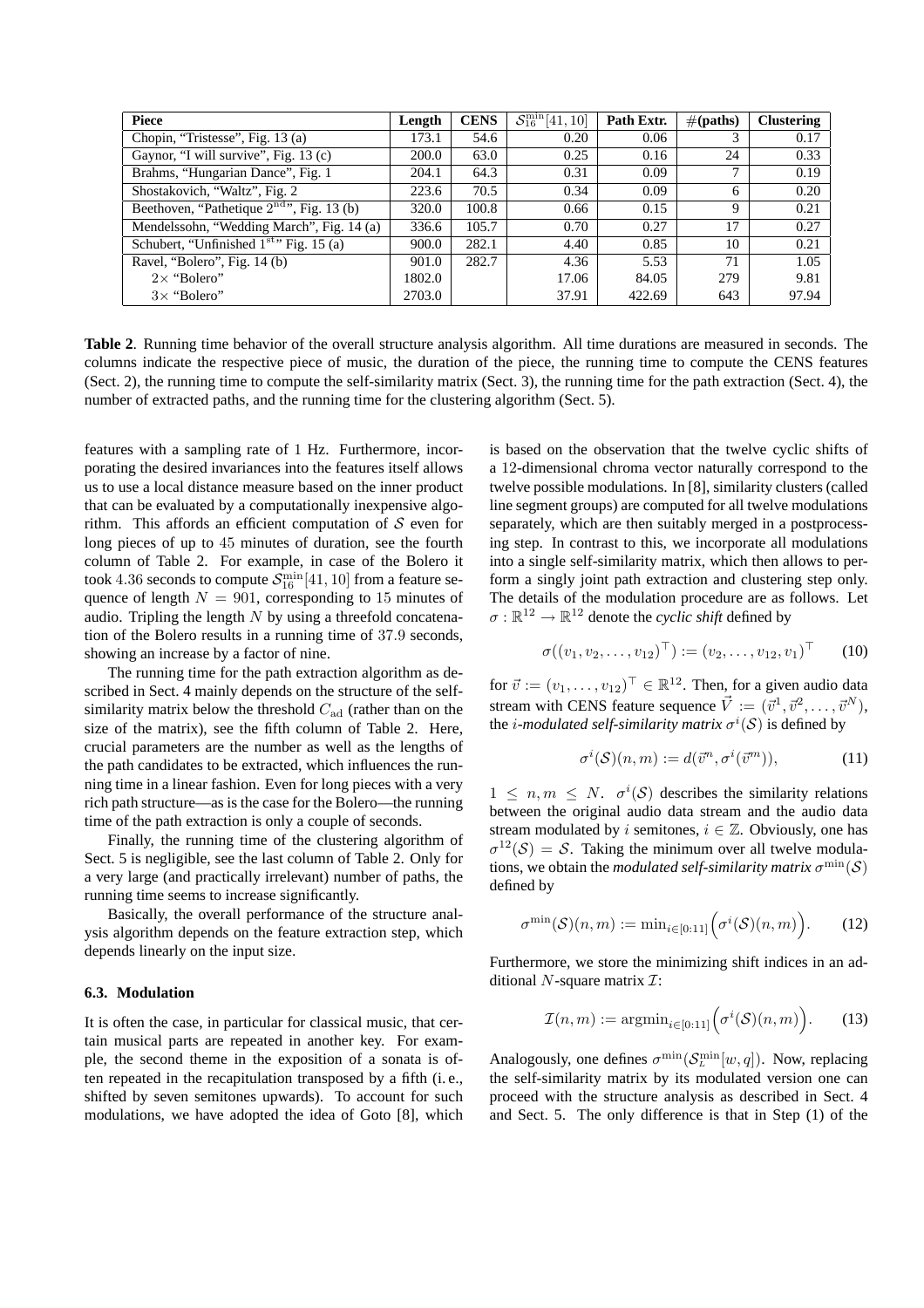

**Fig. 15**. (a) Zager & Evans, "In the year 2525". Left: S with the resulting similarity clusters. Right:  $\sigma^{min}(S)$  with the resulting similarity clusters. The parameters are fixed as described in Sect. 6.1. (b) Schubert, "Unfinished", first movement, D 759, conduced by Abbado. Left and right part are analogous to (a).

path extension (Sect. 4) one has to ensure that each path  $P = (p_1, p_2, \dots, p_K)$  consists of links exhibiting the same modulation index:  $\mathcal{I}(p_1) = \mathcal{I}(p_2) = \ldots = \mathcal{I}(p_K)$ .

We illustrate this procedure by means of two examples. The song "In the year 2525" by Zager & Evans is of the musical form  $AB_1^0B_2^0B_3^0B_4^0CB_5^1B_6^1DB_7^2EB_8^2F$ , where the chorus, the *B*-part, is repeated 8 times. Here,  $B_5^1$  and  $B_6^1$ are modulations by one semitone and  $B_7^2$  and  $B_8^2$  are modulations of the parts  $B_1^0$  to  $B_4^0$  by two semitones upwards. Fig. 15 (a) shows the similarity clusters derived from the structure analysis based on  $S = S_{16}^{\min}[41, 10]$ . Note that the modulated parts are separated into different clusters corresponding to  $\mathcal{A}_1 \sim \{B_1^0, B_2^0, B_3^0, B_4^0\}, \mathcal{A}_2 \sim \{B_5^1, B_6^1\},$  and  $A_3 \sim \{B_7^2, B_8^2\}$ . In contrast, the analysis based on  $\sigma^{\min}(\mathcal{S})$ leads to a cluster  $A_1$  corresponding to all eight  $B$ -parts.

As a second example, we consider an Abbado recording of the first movement of Schubert's "Unfinished". This piece, which is composed in the sonata form, has the rough musical form  $A_1^0B_1^0C_1^0A_2^0B_2^0C_2^0D\tilde{A_3}B_3^7C_3^4E$ , where  $A_1^0B_1^0C_1^0$ corresponds to the exposition,  $A_2^0 B_2^0 C_2^0$  to the repetition of the exposition, D to the development,  $\tilde{A}_3 B_3^7 C_3^4$  to the recapitulation, and E to the coda. Note that the  $B_1^0$ -part of the exposition is repeated up a fifth as  $B_3^7$  (shifted by 7 semitones upwards) and the  $C_1^0$ -part is repeated up a third as  $C_3^4$ (shifted by 4 semitones upwards). Furthermore, the  $A_1^0$ -part is repeated as  $\tilde{A}_3$ , however in form of a multilevel transition from the tonic to the dominant. Again the structure is revealed by the analysis based on  $\sigma^{\min}(\mathcal{S})$ , where one has, among others, the correspondences  $A_1 \sim \{A_1^0 B_1^0 C_1^0, A_2^0 B_2^0 C_2^0\},\$  $\mathcal{A}_2 \sim \{B_1^0, B_2^0, B_3^7\}$  and  $\mathcal{A}_3 \sim \{C_1^0, C_2^0, C_3^4\}$ . The other clusters correspond to further structures on a finer level.

Finally, since the modulated similarity matrix  $\sigma^{\min}(\mathcal{S})$  is derived from the twelve *i*-modulated matrices  $\sigma^i(S)$ ,  $i \in [0:$ 11], the resulting running time to compute  $\sigma^{\min}(\mathcal{S})$  is roughly twelve times longer than the time to compute  $S$ . For example, it took 51.4 seconds to compute  $\sigma^{\min}(\mathcal{S})$  for the Schubert's "Unfinished" as opposed to 4.4 seconds needed to compute  $\sigma(S)$ , cf. Table 2.

#### **7. CONCLUSIONS AND FUTURE WORK**

In this paper, we have described a robust and efficient algorithm that extracts the repetitive structure of an audio recording. As opposed to previous methods, our approach is robust to significant variations in the repetitions concerning instrumentation, execution of note groups, dynamics, articulation, modulation, and tempo. For the first time, detailed experiments have been conducted for a wide range of Western classical music. The results show that the extracted audio structures often closely correspond to the musical form of the underlying piece, even though no a priori knowledge of the music structure has been used. In our approach, we converted the audio signal into a sequence of coarse, harmony-related CENS features. Such features are well suited to characterize pieces of Western classical music, which often exhibit prominent harmonic progressions. Furthermore, instead of relying on complicated and delicate path extraction algorithms, we suggested a different approach by taking care of local variations at the feature and similarity measure levels. This way we improved the path structure of the self-similarity matrix, which then allowed for an efficient robust path extraction.

To obtain a more comprehensive representation of audio structure, obvious extensions of this work consist of combining harmony-based features with other types of features describing the rhythm, dynamics, or timbre of music. Another extension regards the hierarchical nature of music. So far, we looked in our analysis for repetitions at a global to intermediary level corresponding to segments of at least 15–20 seconds of duration. As has also been noted by other researches, music structure can often be expressed in a hierarchical manner, starting with the coarse musical form and ascending to finer substructures such as repeating themes and motifs. Here, one typically allows larger variations in the analysis of coarser structures than in the analysis of finer structures. For future work, we suggest a hierarchical approach to structure analysis by simultaneously computing and combining structural information at various temporal resolutions. To this end,